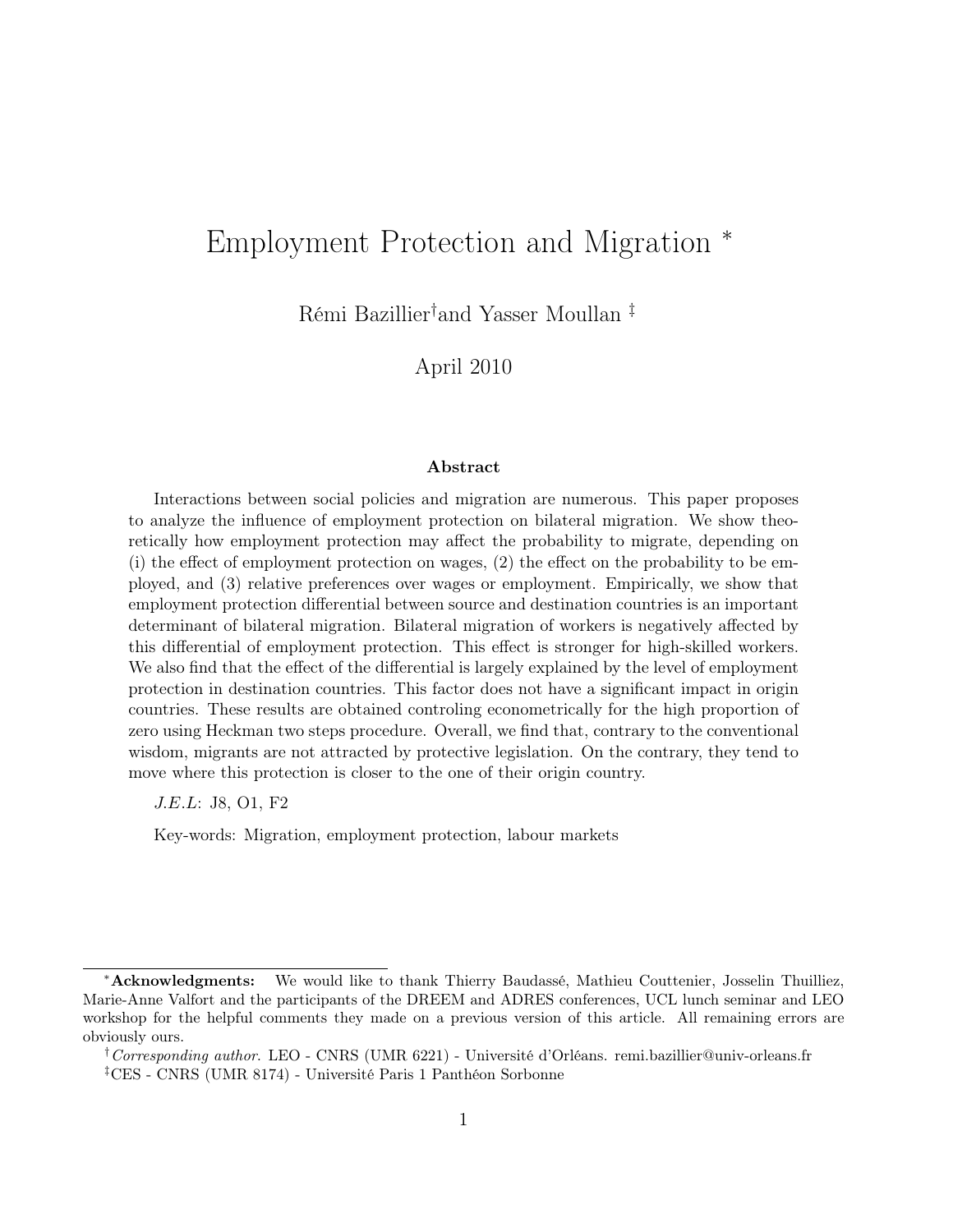## <span id="page-1-0"></span>1 Introduction

Debates on immigration in developed countries have always been very sensitive and polemic. Nationalist politicians have often played with the fears of the population describing horde of immigrants attracted by generous social models, stealing employments to local workers. On the contrary, some others argue that immigration is the only way to save pension systems and more generally welfare states where the aging population is growing. In most industrialized states, retired population will become more or less equal to the active population. In their view, the only way to save the system is to attract new workers and thus put in place attractive immigration policies. The debate is very different in developing countries where people are concerned by mazimizing the positive effects of emigration in terms of remittances and education incentives, and by minimizing the negative effects of brain drain and emigration of high-skilled workers.

The linkages between migration flows and social policies or labour conditions are complex. The interest may diverge between countries of emigration and countries of immigration. However, the understanding of these linkages may lead to strong policy implications. It is important for countries of emigration to understand which aspect of social policies may have an effect on the probability to migrate of different workers categories. For countries of immigration, linkages between social policies and immigration regulation may become crucial in a context of a persistent unemployment and weak welfare systems. Of course, social policy is very large and lots of different aspects may be studied: working conditions, labour standards, employment regulations or social protection. We will focus in this paper more specifically on employment protection. Employment protection is often seen as a way to increase job security. It is therefore interesting to see how migrants react towards protection and security in labour markets. This paper addresses the question of the employment protection impact in source and in destination countries on bilateral migration flows, more precisely on the probability to migrate from one country to one another.

Many studies analysed the determinants of migration flows and the social and economic consequences of migration. [Hatton and Williamson](#page-29-0) [\(2002\)](#page-29-0) have shown that four determinants may explain the migration process:  $(1)$  the wage diffentials between home and host countries,  $(2)$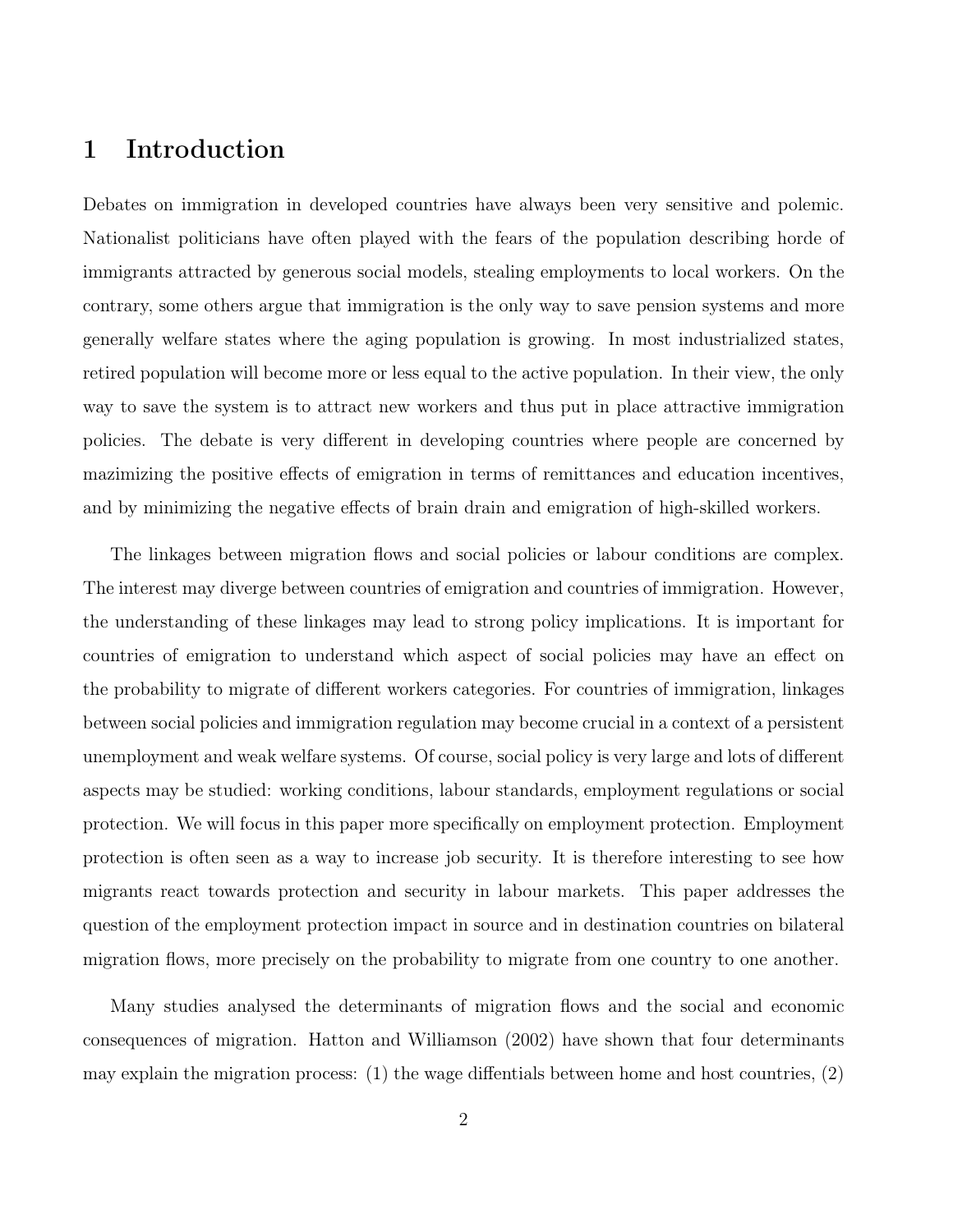<span id="page-2-0"></span>the share of young people within the population, (3) the diaspora effects, (4) the poverty level in the source countries. Other works focused on the influence of *immigration* on local labour markets. [Borjas](#page-27-0) [\(1999\)](#page-27-0) showed theoretically that immigrants should increase national income and the greater the differences in productive endowments between immigrants and native, the higher are the gains. Empirically a large number of studies tried to estimate the influence of immigration on wages using spatial correlation approaches [\(Borjas,](#page-27-1) [1983;](#page-27-1) [Grossman,](#page-28-0) [1982;](#page-28-0) [Borjas, Freeman,](#page-27-2) [and Katz,](#page-27-2) [1997;](#page-27-2) [Schoeni,](#page-30-0) [1997\)](#page-30-0). Other approaches tried to measure this effect through natural experiment, like the influencial paper of [Card](#page-28-1) [\(1990\)](#page-28-1) which measured the impact of "Mariel" immigration flows from Cuba to Miami in September 1980. However, there is still no consensus on the real effects of immigration. And if lots of studies try to estimate the effect of immigration on social conditions, few studies explored the influence of social conditions on migration. The "welfare migration" phenomenom has been explored by several authors (see [Brueckner](#page-28-2) [\(2000\)](#page-28-2) for an overview) but these studies mainly focused on the influence of social expenditures and not labour market institutions as such. [Razin, Sadka, and Suwankiri](#page-30-1) [\(2009\)](#page-30-1) showed that welfare state benefits have an adverse effect on migrants skill composition. Concerning the influence of labour market institutions, [Geis, Uebelmesser, and Werding](#page-28-3) [\(2008\)](#page-28-3) found, in a microeconomic study, that employment protection, union coverage and unemployment benefits have a positive effect on migration.

Our paper focus specifically on the influence of employment protection in origin and destination countries, using macroeconomic data. The first contribution of this paper is to show how employment protection may affect migration decision through an expected impact on wages and employment from a simple model of migration derived from [Grogger and Hanson](#page-28-4) [\(2008\)](#page-28-4). The second contribution is the finding that differential of employment protection between source and destination countries has a strong, significant and negative impact on migration. Effects are stronger for high-skilled workers. Relative preferences over wages or employment, distinct impact on wages and employment may explain these results. These results are obtained taking into account the high proportion of zero through a Heckman two-steps procedure. The third con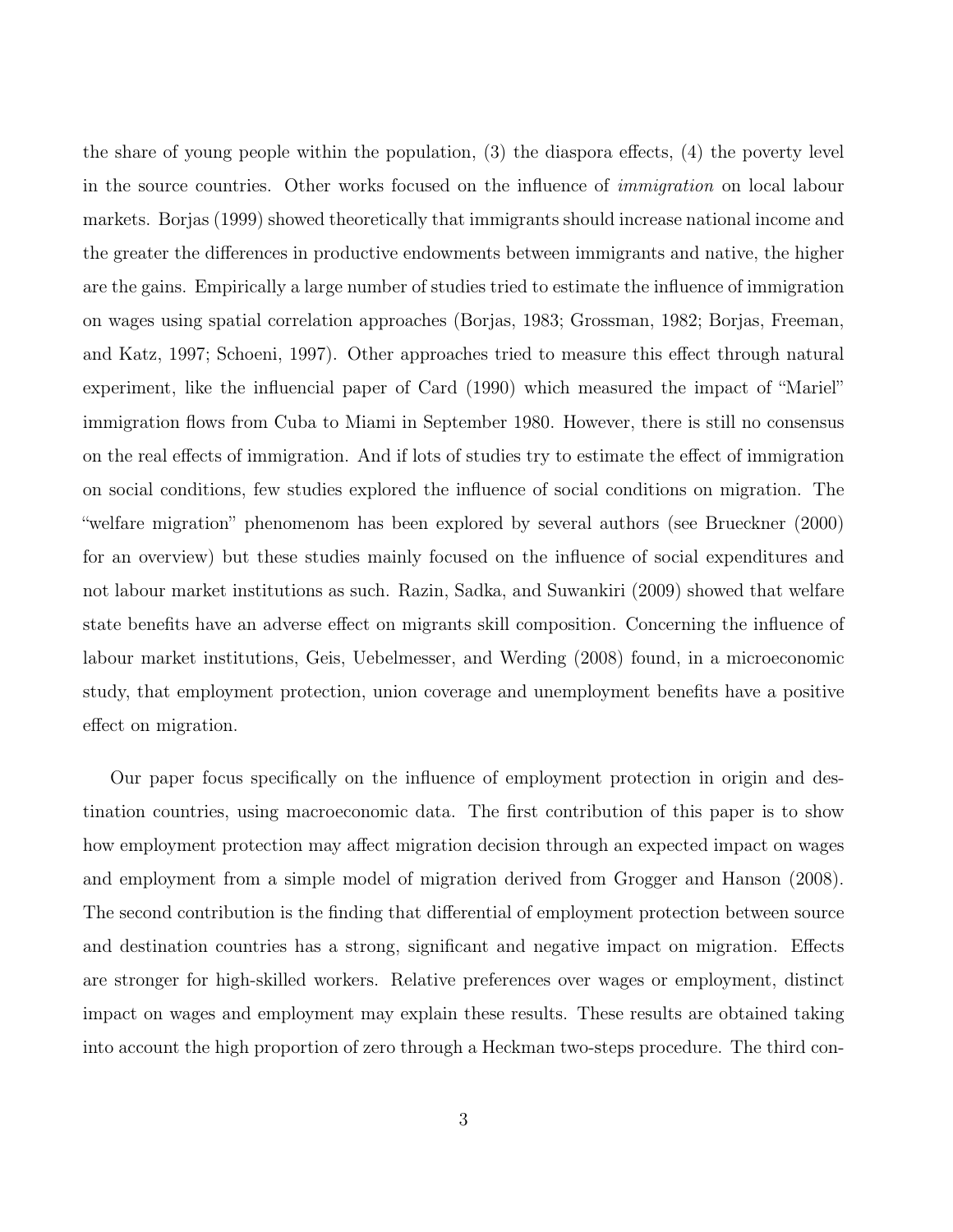<span id="page-3-0"></span>tribution of the paper is that, if workers are sensitive to employment protection, it is explained by a *pull effect*, ie. level of employment protection in destination countries. Protection in source countries (as a push factor) does not have a significant impact.

The paper is organized as following. Section 2 develops a stylized theoretical model where employment protection affects wages and the probability to get an employment. Section 3 presents data used and econometric issues. Section 4 presents empirical results. Section 5 concludes.

# 2 Theoretical framework: An augmented version of the Grogger and Hanson (2008) model

The main goal here is to see how employment protection may affect the utility of migrants throught a possible effect on their expected wages or the probability to get a job.

Employment protection may be defined as follow: "Any set of regulations, either legislated or written in labor contracts that limit the employer's ability to dismiss the workers without delay or  $cost''$  [\(Pissarides,](#page-30-2) [2001\)](#page-30-2). [OECD](#page-30-3) [\(1999\)](#page-30-3) lists five kind of employment protection: (1) administratives procedures, (2) Notice of determination, (3) Severance payment, (4) Difficulty of dismissal, (5) additional measures for collective dismissals. [Botero, Djankov, Porta, Lopez-De-Silanes, and](#page-28-5) [Shleifer](#page-28-5) [\(2004\)](#page-28-5) propose a broader definition including (i) alternative employment contracts, (ii) cost of increasing hours worked, (iii) cost of firing workers, and (iv) dismissal procedures. Their index reflects "the incremental cost to the employer of deviating from a hypothetical rigid contract, in which the conditions of a job are specified and a worker cannot be fired". We will use this index to capture empirically the effect of employment protection.

#### 2.1 The scale effect

Most of the migration models consider the wage differentials are one of the main determinants of emigration. [Borjas](#page-27-0) [\(1999\)](#page-27-0) attributed this insight to [Hicks](#page-29-1) [\(1932\)](#page-29-1). The goal here is to include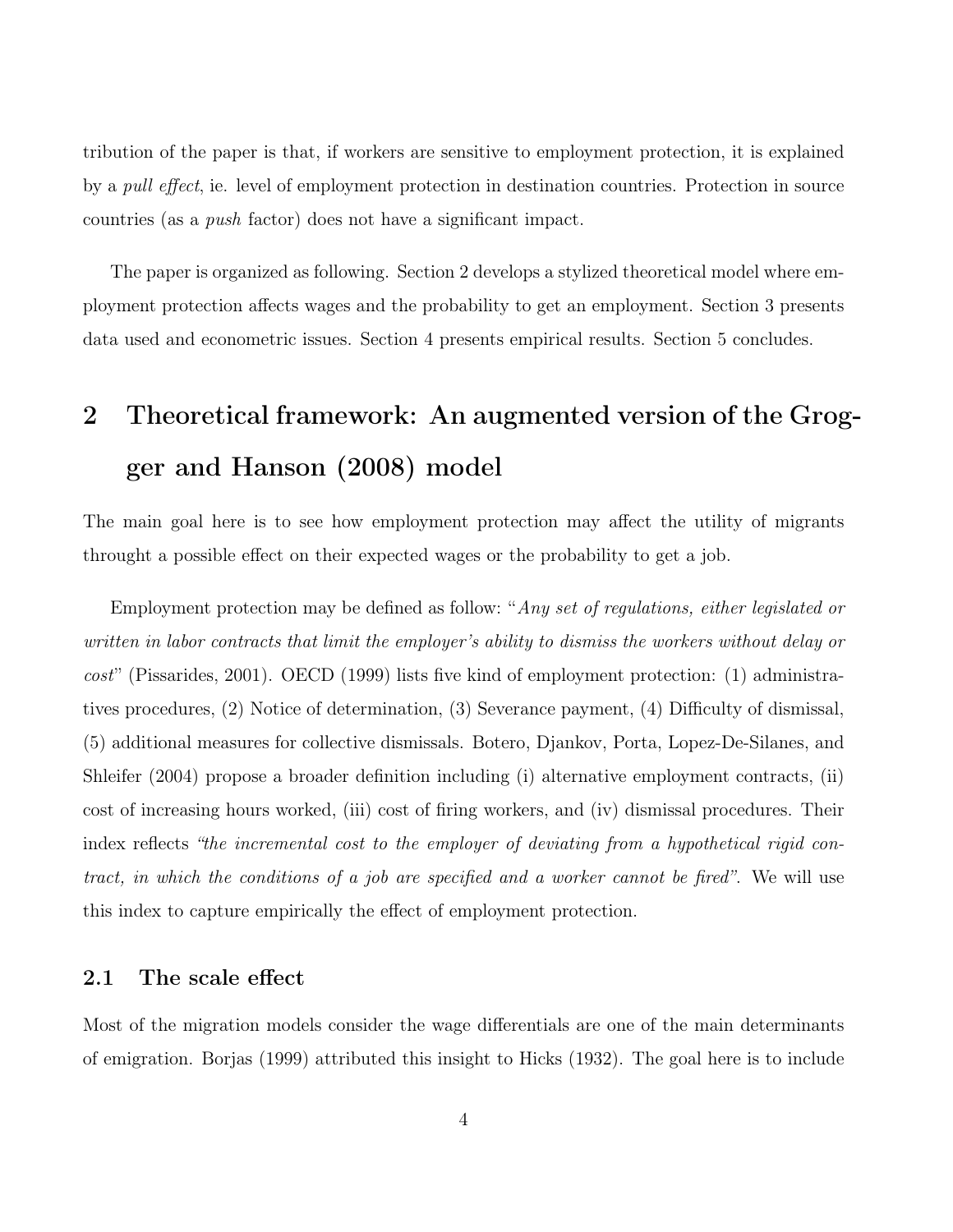<span id="page-4-1"></span>the potential effect of employment protection both in source and destination countries. We try to capture the possible effects on wages and employment including them in the utility function of workers. We will use a model developed by [Grogger and Hanson](#page-28-4) [\(2008\)](#page-28-4), based on a linear utility function. According to this model, migration flows are driven by absolute wage differences instead of relative ones. They show that this model is clearly more consistent with the data that models using a log-linear utility function.

Consider migration flows between source and destination countries. Workers are characterized by their level of education. We will here only consider two categories of workers: primary educated workers and tertiary educated workers. Let the wage in destination country  $h$  be:

<span id="page-4-0"></span>
$$
w_h^j = w o_h + \lambda_h^j P_h + \delta_h^j D_s^j \tag{1}
$$

where  $wo_h$  is the wage for an unskilled worker in country h (without the wage effect of employment protection),  $P_h$  is the level of employment protection and  $\lambda_h^j$  $h_h^j$  is the wage effect of such protection for worker with skill j in destination countries.  $\delta_h^j$  $h_h^j$  is the *wage premium*, ie. the absolute wage difference between high-skilled workers and unskilled workers<sup>1</sup>.  $D_s^j = 1$  for workers with skill j, 0 otherwise<sup>2</sup>.

There is no consensus in the literature on the final effect of employment protection on wages. [Lazear](#page-29-2) [\(1990\)](#page-29-2) predicts that firing costs drive wage down in a competitive economy with decentralized wage setting. In this model, the worker transfers the amount of the severance pay to the

<sup>&</sup>lt;sup>1</sup>We should notice here that  $\delta$  is not the return to education per se but an absolute difference between skilled worker' wages and unskilled worker' wages. We do not focus here on relative differences of wages and utilities. [Grogger and Hanson](#page-28-4) [\(2008\)](#page-28-4) show that migration flows are driven by absolute wage differences, not relative wage differences. We will then use a linear utility function instead of a log-linear utility function. Concerning the wage, [Grogger and Hanson](#page-28-4) [\(2008\)](#page-28-4) use a log-linear definition of wages which allow them to introduce directely the return to education. However, they only use this return to education when they estimate log-linear utility function models. When they estimate their utility function model, they only focus on absolute wage differences between skilled and unskilled. By defining as such the wage of skilled and unskilled workers, we make the same choice here. Following our linear utility model, we will then only need absolute wage differences.

<sup>2</sup>For simplificatiion, we assume there is no skill deprivation between source and destination countries, so  $D_s^j = D_h^j = D^j.$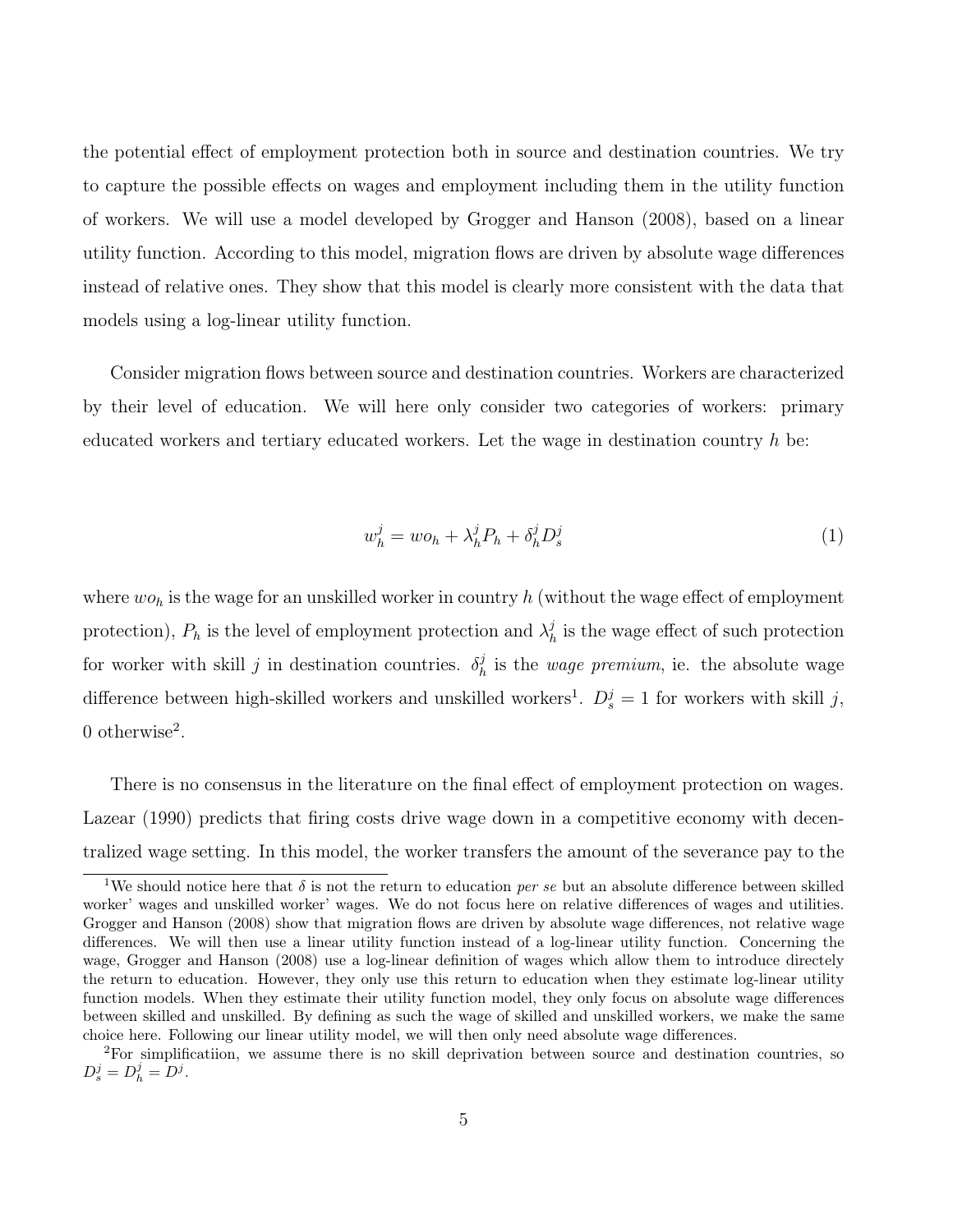<span id="page-5-0"></span>firm on signing the contract<sup>3</sup>. [Pissarides](#page-30-2) [\(2001\)](#page-30-2) also suggests a negative effect of employment protection on wages. In his framework, workers are risk adverse and accept a lower income during the productive period in order to receive a higher income during unproductive times.

Another field of the litterature is based on the insider/outsider theories<sup>4</sup>. [Bertola](#page-27-3) [\(1990\)](#page-27-3) considers that the final effect of employment protection will depend on the wage-setting institutions. When trade unions only care about working members, employment protection will increase total labor income for insiders. These workers benefit from an additional bargaining power in the wage process<sup>5</sup>. In an efficiency wage framework, [Guell](#page-28-6) [\(2000\)](#page-28-6) shows that severance payments increase wages of insiders in equilibrium. [Garibaldi and Violante](#page-28-7) [\(2005\)](#page-28-7) argue that workers face a trade-off between their wish for a higher wage (the income effect) and the probability to get fired (the job security effect). Under certains restrictive conditions, if the wage-setting institution is a monopolitic union and the elasticity of the firm's firing probability to wages is low enough, workers will demand higher wages when employment protection rises. Other authors consider that enhanced employment protection will increase the incentives for the firm to invest in firmspecific human capital [\(Arulampalam, Booth, and Bryan,](#page-26-0) [2004\)](#page-26-0). [Nickell and Layard](#page-30-4) [\(1999\)](#page-30-4) show that these investments may pay off in terms of higher productivity and higher wages.

It is difficult to conclude, both from a theoretical and empirical<sup>6</sup> perspectives on the final effects of employment protection on wages. It will mainly depend on the wage-setting institutions and the rigidity of nominal wages. In our model,  $\lambda<sub>k</sub><sup>j</sup>$  $h<sub>h</sub>$  could be negative if employment protection has a negative effect [\(Lazear,](#page-29-2) [1990;](#page-29-2) [Pissarides,](#page-30-2) [2001\)](#page-30-2), positive if employment protection increases bargaining power of workers and thus their wages [\(Bertola,](#page-27-3) [1990;](#page-27-3) [Guell,](#page-28-6) [2000\)](#page-28-6).

<sup>3</sup>However, in the empirical part of this paper, he shows that employment protection reduces employment because of wage rigidities.

<sup>4</sup>See [Lindbeck and Snower](#page-29-3) [\(2001\)](#page-29-3) for an overview.

<sup>&</sup>lt;sup>5</sup>If wage negotiations take place at the individual level, total received wages might not be affected. Outsiders offer to work for a very low wage in order to become an insider and insiders afterwards will raise wage demands above the competitive level. When the wage-setting union takes into consideration both interests of insiders and outsiders, the set-up lifeline wages would also remain unaffected.

<sup>6</sup>Establishment-level study [\(Blanchflower, Oswald, and Garrett,](#page-27-4) [1990\)](#page-27-4) and cross-country study [\(Holmlund and](#page-29-4) [Zetterberg,](#page-29-4) [1991\)](#page-29-4) suggest insider wage gains. [van der Wiel](#page-30-5) [\(2008\)](#page-30-5), using a Dutch dataset of individuals of all tenures and backgrounds, also finds a strong positive effect of employement protection on wages. [Leonardi and](#page-29-5) [Pica](#page-29-5) [\(2007\)](#page-29-5) found the opposite effect using Italian micro-data.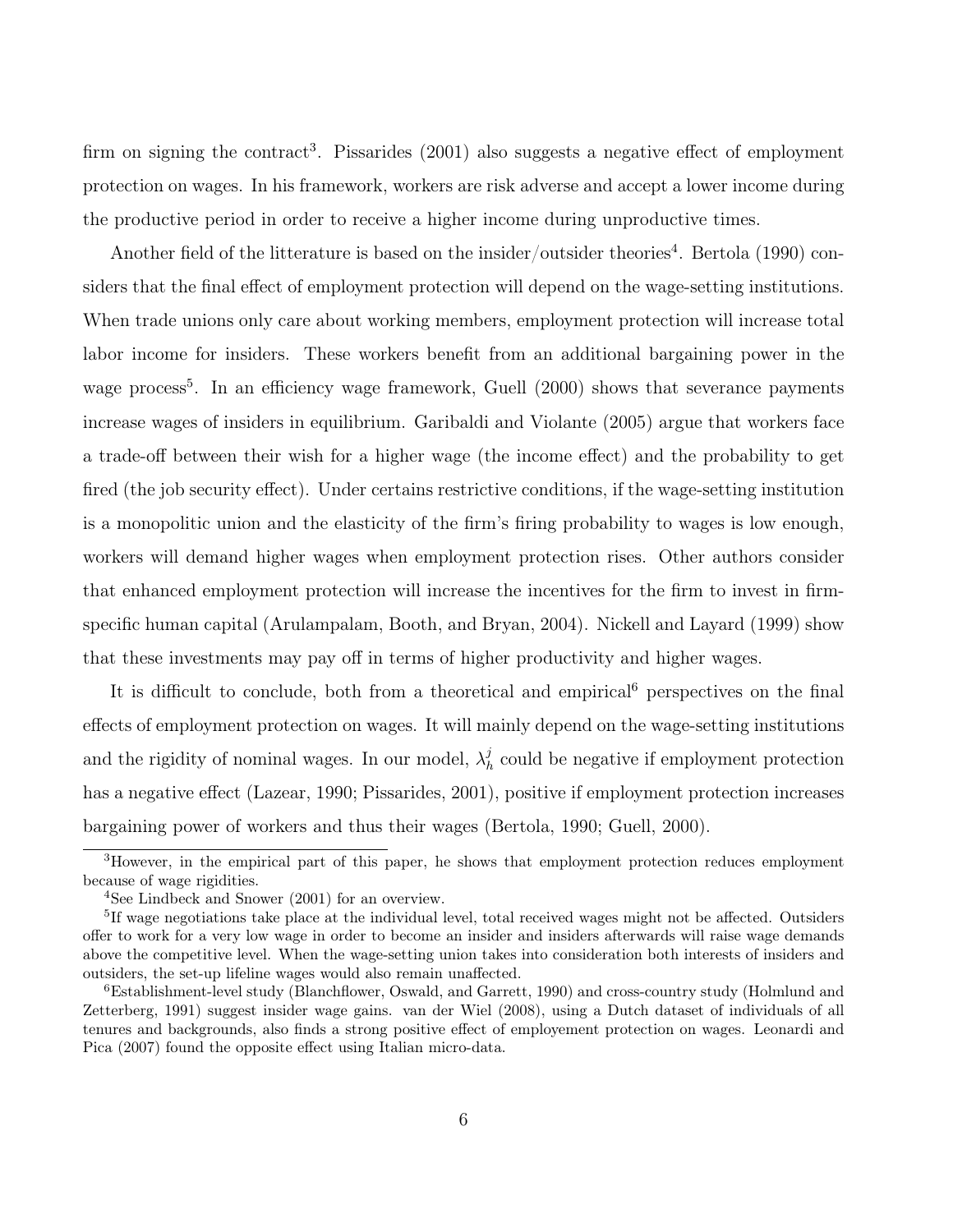<span id="page-6-1"></span>The wage effect of employment protection may also differ according to the skill level  $(\lambda_h^1 \neq \lambda_h^2)$ . This asumption follows empirical results in the literature showing that the effects are not similar for high-skilled and low-skilled workers. [van der Wiel](#page-30-5) [\(2008\)](#page-30-5) finds that an additional month of notice increases the wages of low-skilled workers by 5.75% against only 2.77% for high-skilled workers. Similarly, [Leonardi and Pica](#page-29-5) [\(2007\)](#page-29-5) finds that the introduction of severant payment for small firms in Italy explained a decrease of the returns to tenure.

We use a very simple migration cost function:

<span id="page-6-0"></span>
$$
C_{sh}^j = f_{sh} + g_{sh}^j D^j \tag{2}
$$

 $f_{sh}$  is a fixed cost of migration. Migration costs are influenced by the linguistic and geographic distance between source and destination countries. On this aspect, the "capacity to integrate the labour market" may also be defined as a "social distance". If the gap between labour standards is too high (a high social distance), the capacity to integrate the labour market will be lower. We also include a migration cost which depends on the skill level  $(g_{sh}^j)$  which can be positive or negative. It includes for instance psychic cost or the time needed to find a job which can differ according to the skill level.

We define a linear utility function where the utility of migrating from source country s to destination country h is a linear function of the difference between the wage from one side and, the migration cost and the probability to be unemployed from another side, as well as an unobserved idisyncratic term  $\epsilon_{sh}^7$ . We also control for the unobserved characteristics of country h that may affect the migrant' utility by introducing  $A_h^8$  into the utility function. One of the "destination" country" is the source country itself, for which migration costs are zero. The utility function is

<sup>7</sup>Here, we follow [Grogger and Hanson](#page-28-4) [\(2008\)](#page-28-4) by defining a linear utility function and not a log-linear utility function like in [Borjas](#page-27-5) [\(1987\)](#page-27-5). The main implication of this asumption is that migration are driven by *absolute* income differentials not relative ones. [Grogger and Hanson](#page-28-4) [\(2008\)](#page-28-4) show that "The data strongly reject log utility, implying that migration responds to absolute, not relative, rewards to skill". We follow them in this asumption.

<sup>8</sup>[Mayda](#page-29-6) [\(2008\)](#page-29-6) and [Grogger and Hanson](#page-28-4) [\(2008\)](#page-28-4) show that by not controlling for unobserved migration costs in the scale regression, the impact of earning on migration is underestimated. The lack of fixed effects may thus explain the unstable relationship between income and migration in the literature.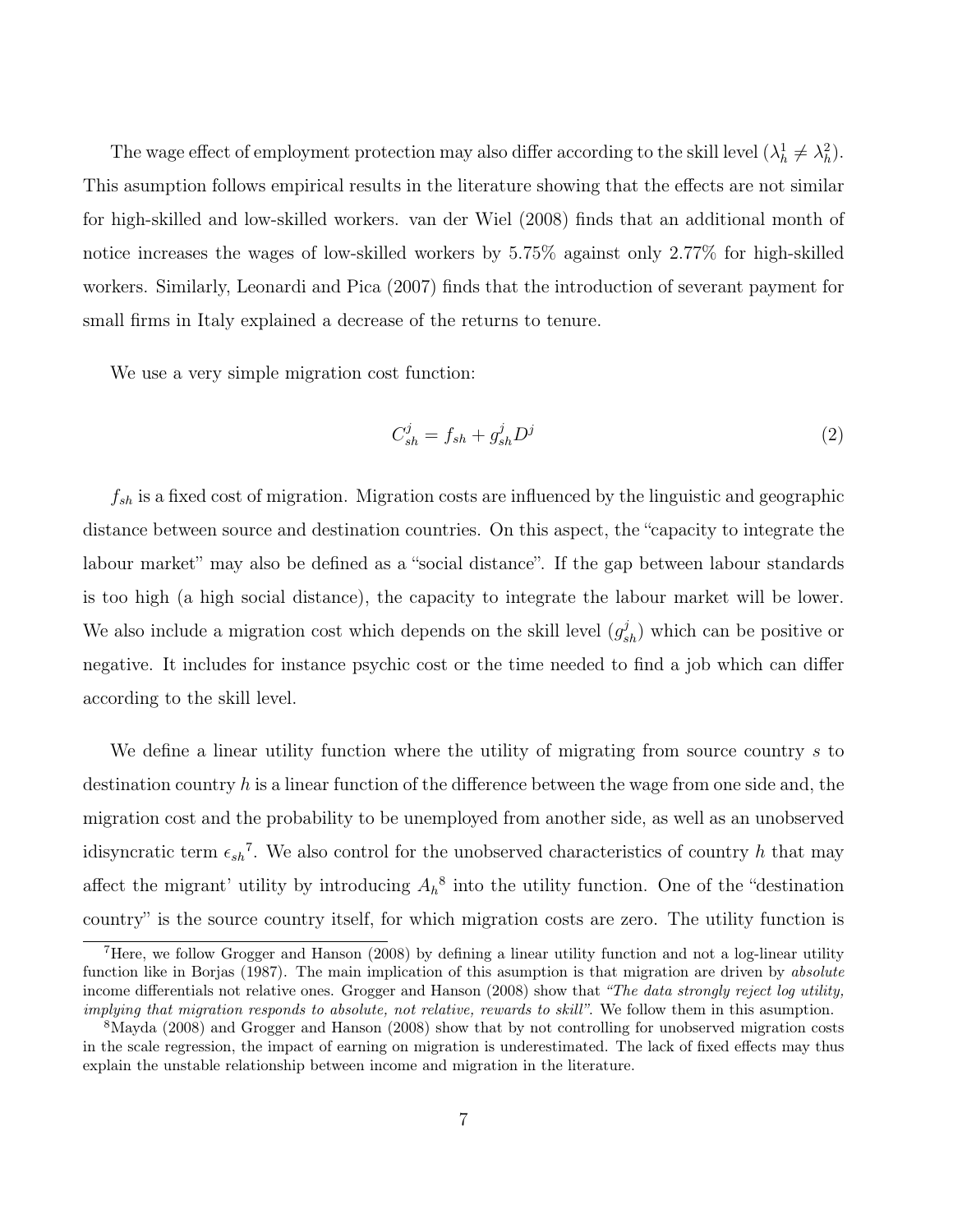<span id="page-7-1"></span>therefore:

<span id="page-7-0"></span>
$$
U_{sh}^j = \alpha w_h^j - \beta C_{sh}^j - \chi Prob(u)_h + A_h + \epsilon_{sh} \tag{3}
$$

The fact that unemployment level affects the migration decision is far to be new in economics. In [Harris and Todaro](#page-29-7) [\(1970\)](#page-29-7) framework, unemployment will lower the expected wage for migrants and thus the incentive to migrate. Here, the probability to get unemployed has a direct negative effect on the level of utility.

As the explanation of unemployment is not the core of this paper, we simplify the analysis considering the probability to be unemployed is only a function of employment protection.

$$
Prob(u)_h = \delta + \gamma^j P_h \tag{4}
$$

with  $\delta \in [0,1]$  an exogeneous rate of unemployment and  $\gamma^{j}$  the influence of employment protection on the level of unemployment.

Concerning the sign of the parameter  $\gamma^j$ , we do not set conditions due to the lack of consensus in the literature concerning the final effect of employment protection on employment. [Lazear](#page-29-2) [\(1990\)](#page-29-2) showed that the effect of employment protection may be neutral if wages can be adjusted in order to take into account the additional cost for the firms. The cost is thus beared by workers<sup>9</sup>. Nevertheless, we may observe a decline in employment if wages increase due to an improved bargaining power for workers [\(Bentolila and Dolado,](#page-27-6) [1994\)](#page-27-6)<sup>10</sup>. On the contrary, employment may increase if employment protection increases the level of productivity through better cooperation between workers [\(Fella,](#page-28-8) [2004\)](#page-28-8) or through more training [\(Belot, Boone, and van Ours,](#page-27-7) [2002\)](#page-27-7). Final effects on employment will then depend on (1) the effect of employment protection on wages,

<sup>&</sup>lt;sup>9</sup>However, he finds empirically a fall in employment due to an increase in employment protection

 $10$ It is also what [Lazear](#page-29-2) [\(1990\)](#page-29-2) found empirically.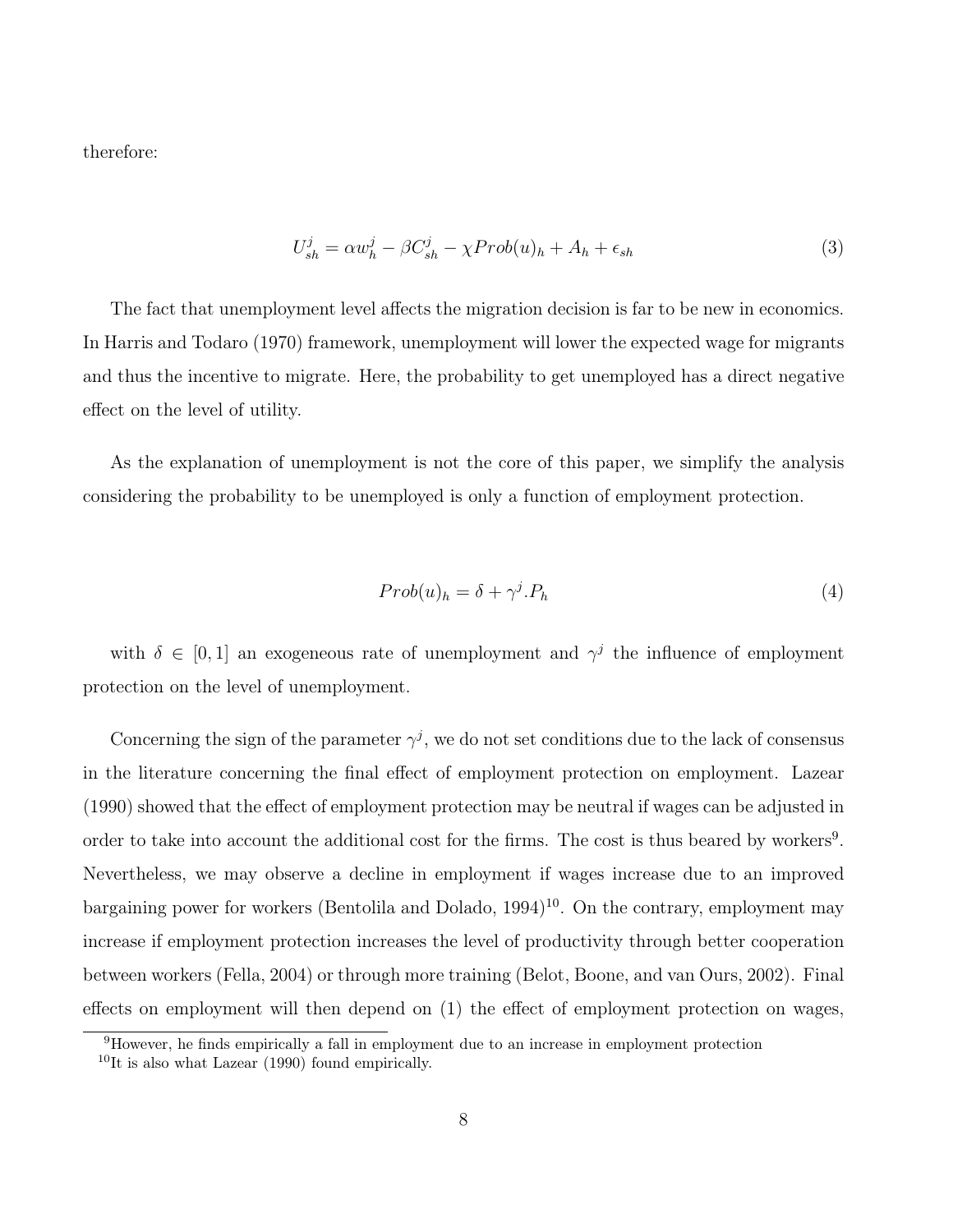<span id="page-8-1"></span>(2) the effect on productivity. Empirical results are also not clear cut. [Blanchard and Portugal](#page-27-8) [\(2001\)](#page-27-8) show that rates of job creation and destruction are lower in Portugal than in the US due to a higher level of employment protection. [Gomez-Salvador, Messina, and Vallanti](#page-28-9) [\(2004\)](#page-28-9) find a significant lower job creation and a non-significant effect on job destruction. Therefore,  $\gamma^j$  can be positive or negative.

Substituting equations [1](#page-4-0) and [2](#page-6-0) into equation [3,](#page-7-0) we obtain:

<span id="page-8-0"></span>
$$
U_{sh}^j = \alpha (wo_h + \lambda_h^j P_h + \delta_h^j D_s^j) - \beta (f_{sh} + g_{sh}^j D^j) - \chi \delta - \chi \gamma^j P_h + A_h + \epsilon_{sh}
$$
(5)

As we can see, the effect of employment protection on utility is theoretically unclear (the sign of  $\chi \gamma^j$  is not defined and employment protection may also affect  $w_h$ ). It will depend on the relative effect on wage  $(\lambda_k^j)$  $h_h$ ), on employment ( $\gamma$ ) and on the relative preference for wage and for employment. Parameters  $\alpha$  and  $\chi$  may be interpreted as relative preferences respectively for the wage or for the employment. If labour markets are fully flexible and the effect on wage is strictly the opposite of the effect on employment, the net effect of employment protection on the level of utility will only depend on the parameters  $\alpha$  and  $\chi$ . If  $\chi > \alpha$ , job security is considered as more important than the wage effect. It may be interpreted in some ways as a parameter of risk aversion.

We assume that workers choose whether or not to migrate so as to maximize their utility. We also assume that  $\epsilon_{sh}$  follows an i.i.d. extreme value distribution. Following [Grogger and](#page-28-4) [Hanson](#page-28-4) [\(2008\)](#page-28-4), we can apply the result of [McFadden](#page-30-6) [\(1974\)](#page-30-6) to write the log odds of migration to destination country versus staying in the source country  $as^{11}$ :

$$
\ln \frac{N_{sh}^j}{N_{ss}^j} = \alpha [(wo_h - wo_s) + (\delta_h^j - \delta_s^j)] - \beta (f_{sh} + g_{sh}^j) + (\alpha \lambda^j - \chi \gamma^j)(P_h - P_s) - \chi(\delta_h - \delta_s) + (A_h - A_s) \tag{6}
$$

<sup>&</sup>lt;sup>11</sup>Alternatively, we can consider that this exogeneous rate of unemployment is specific to each country, ie. to have  $\delta_h$  instead of  $\delta$ . If  $\delta_h \neq \delta_s$ , we have:

However, it is very difficult to assess empirically the difference of unemployment for a large number of countries. Comparibility of unemployment data is low. And in most of developing countries, informal work is a substitute of unemployment. Official level of unemployment thus does not describe the real level of underemployment.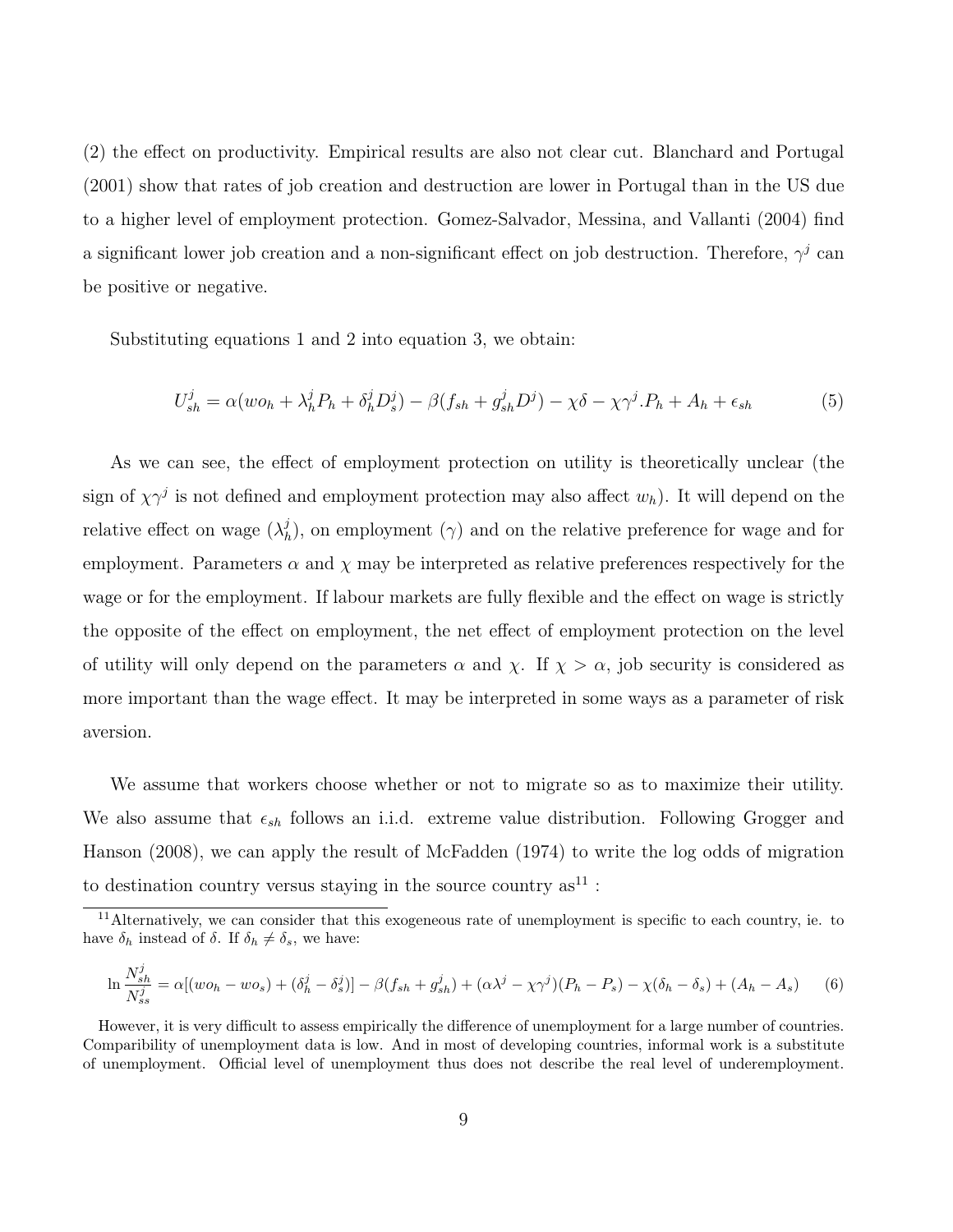$$
\ln \frac{N_{sh}^j}{N_{ss}^j} = \alpha [(wo_h - wo_s) + (\delta_h^j - \delta_s^j)] - \beta (f_{sh} + g_{sh}^j) + (\alpha \lambda^j - \chi \gamma^j)(P_h - P_s) + (A_h - A_s) \quad (7)
$$

Where  $N_{sh}$  is the population share in s that migrates to h and  $N_{ss}$  is the population share in s that remains in s. The probability to migrate will then depend on three main parameters: the difference of wages, the difference of employment protection and the migration cost. Differences of wages are expected to influence positively migration  $(\alpha > 0)$ . Migration costs may influence negatively the probability to migrate. And the effect of employment protection is undefined, depending on the sign of the parameter  $(\alpha \lambda^{j} - \chi \gamma^{j})$ . This equation will be used to estimate the scale of migration.

For simplification, we assume that the variable cost of migration is a function of the fixed cost:

<span id="page-9-0"></span>
$$
g_{sh}^j = \theta^j f_{sh} \tag{8}
$$

We can rewrite equation [\(7\)](#page-9-0) as follow:

$$
\ln \frac{N_{sh}^j}{N_{ss}^j} = \alpha [(wo_h - wo_s) + (\delta_h^j - \delta_s^j)] - (\beta + \beta \theta^j)(f_{sh}) + (\alpha \lambda^j - \chi \gamma^j)(P_h - P_s) + (A_h - A_s) \tag{9}
$$

Here the variables measuring migration costs will be the same for different skills. However, the effect of each variable may differ according to the skill of the migrant.

The alternative would be to consider only unemployment level in destination countries which are mainly OECD countries where unemployment data are homogeneized. However, if unemployment data are not available or not relevant in source countries, unemployment level in destination countries would be empirically captured by the fixed effect  $A_h$ . Therefore, we assume that the exogeneous rate of unemployment is equal accross countries  $(\delta_h = \delta_s).$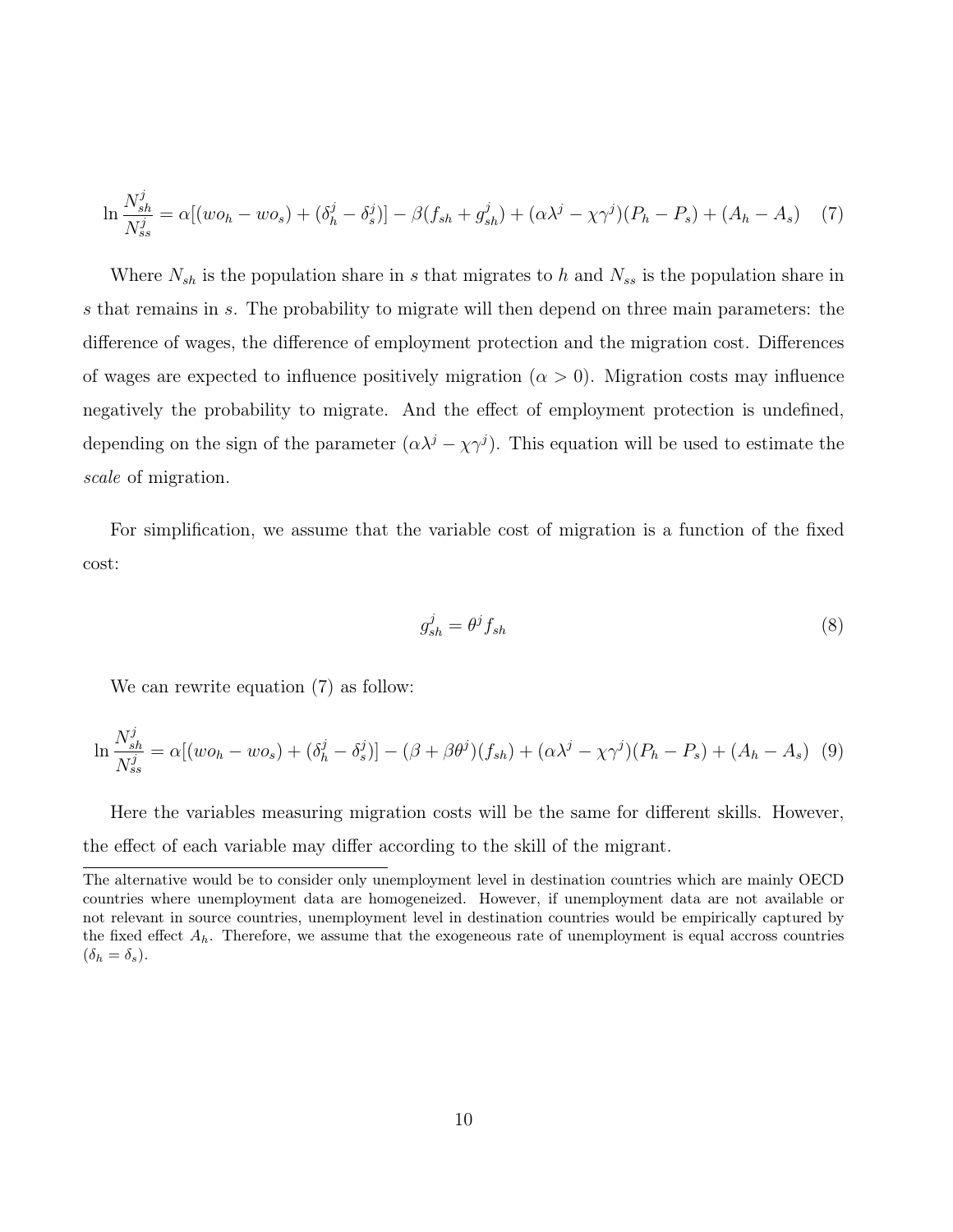### 2.2 The selection effect

From the scale equation, we can deduce the selection equation to understand how migrants are selected according to their respective skill.

With  $j = 1$  for low-skilled workers and  $j = 2$  for high-skilled migrants, we can write:

$$
\ln \frac{N_{sh}^1}{N_{ss}^1} = \alpha (w o_h - w o_s) - (\beta + \beta \theta^1)(f_{sh}) + (\alpha \lambda^1 - \chi \gamma^1)(P_h - P_s) + (A_h - A_s)
$$
(10)

$$
\ln \frac{N_{sh}^2}{N_{ss}^2} = \alpha [(wo_h - wo_s) + (\delta_h^2 - \delta_s^2)] - (\beta + \beta \theta^2)(f_{sh}) + (\alpha \lambda^2 - \chi \gamma^2)(P_h - P_s) + (A_h - A_s)
$$
\n(11)

We then can write the *selection ratio model* as such:

$$
\ln \frac{N_{sh}^2}{N_{ss}^2} - \ln \frac{N_{sh}^1}{N_{ss}^1} = \alpha [(\delta_h^2 - \delta_s^2)] - (\beta \theta^2 - \beta \theta^1) f_{sh} + [(\alpha \lambda^2 - \alpha \lambda^1) - (\chi \gamma^2 - \chi \gamma^1)] (P_h - P_s)
$$
  
 
$$
+ (A_h^2 - A_h^1) - (A_s^2 - A_s^1) \tag{12}
$$

Migrants will be "positively selected" if the share of skilled migrants is higher than the share of unskilled migrants. Emigrants will then be positively selected if wage difference between the source and destination is higher for skilled workers than for unskilled workers, all things being equal. Emigrants will also be positively selected if employment protection effects are more positive (or less negative) for high-skilled workers.

### 3 Data, empirical specification and econometric strategy

According to the theoretical model, the scale (equation [7\)](#page-9-0) and the selection (equation [12\)](#page-0-0) of migration depend on three parameters: the difference of wages, the difference of employment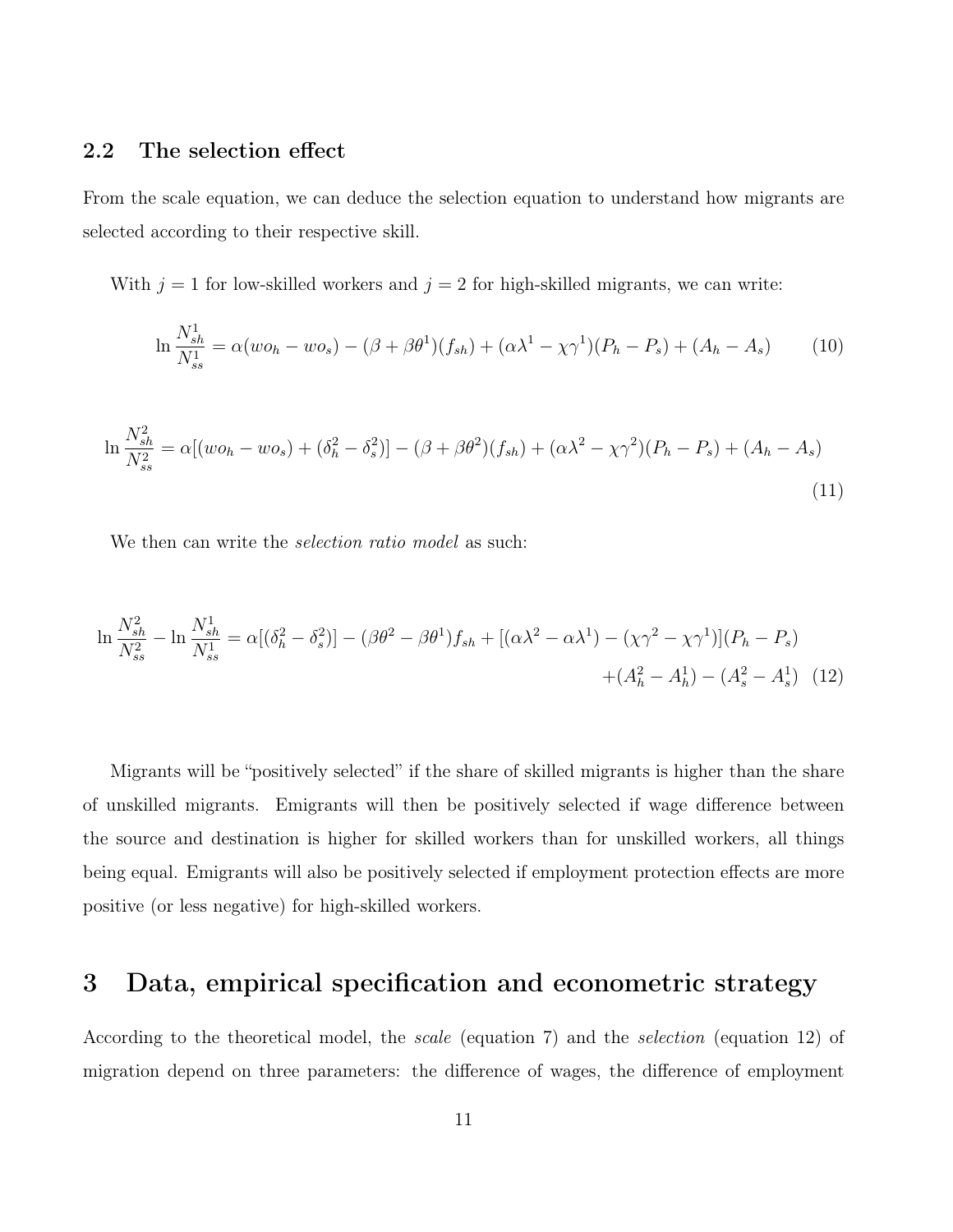<span id="page-11-0"></span>protection and migration costs.

For migration data<sup>12</sup>, we use the database built by [Marfouk and Docquier](#page-29-8)  $(2004)$  which provides new estimates of skilled and unskilled bilateral migration rates for 192 countries in 2000. This database covers 92.7 percent of the OECD immigation stock<sup>13</sup>. Employment protection is measured using the index of [Botero, Djankov, Porta, Lopez-De-Silanes, and Shleifer](#page-28-5) [\(2004\)](#page-28-5). This index is the mean of subindexes measuring (i) alternative employment contracts, (ii) cost of increasing hours worked, (iii) cost of firing workers, and (iv) dismissal procedures. The higher is the index, the higher is employment protection<sup>14</sup>.

Concerning wage data, it is very difficult to find relevant data for a large sample of countries including lots of developing countries. Different databases exist (like the Luxembourg Income Study or the ILO wage database), however the number of countries is too limited for our sample, especially for developing countries<sup>15</sup>. Another possibility is to use GDP per capita as a proxy of individual income. However, doing so, we won't be able to distinguish a wage for skilled and unskilled workers.

We then use a methodology proposed by [Grogger and Hanson](#page-28-4) [\(2008\)](#page-28-4). They propose to use the GDP per capita and GINI coefficient to rebuild an estimate of income for the 20th percentile and the 80th percentile in the country. The GDP per capita for the 20th percentile will then be considered as a proxy of the unskilled wage while the GDP per capita for the 80th percentile will be considered as a proxy for the skilled wage. If we assume that income has a log-normal distribution, Gini coefficients can be used to estimate the variance of log income (see Annex [B](#page-32-0) for details of calculation). GDP per capita are extracted from World Development Indicators database while GINI coefficients are from WIDER.

The cost of migration is approximated by several bilateral variables. All fixed cost which

<sup>12</sup>See Annex [A](#page-31-0) for a detailed description of the variables and the sources.

<sup>&</sup>lt;sup>13</sup>However, this database does not take into account illegal migrations. To the best of our knowledge, no migration databases including a large sample of countries include this information.

 $^{14}$ The index is included between 0 and 1.

<sup>&</sup>lt;sup>15</sup>The alternative would be to use only wage data for destination countries which are mainly developped countries where this information is available. However, as we include origin and destination fixed effect in our estimates, this variable will be dropped in the estimation.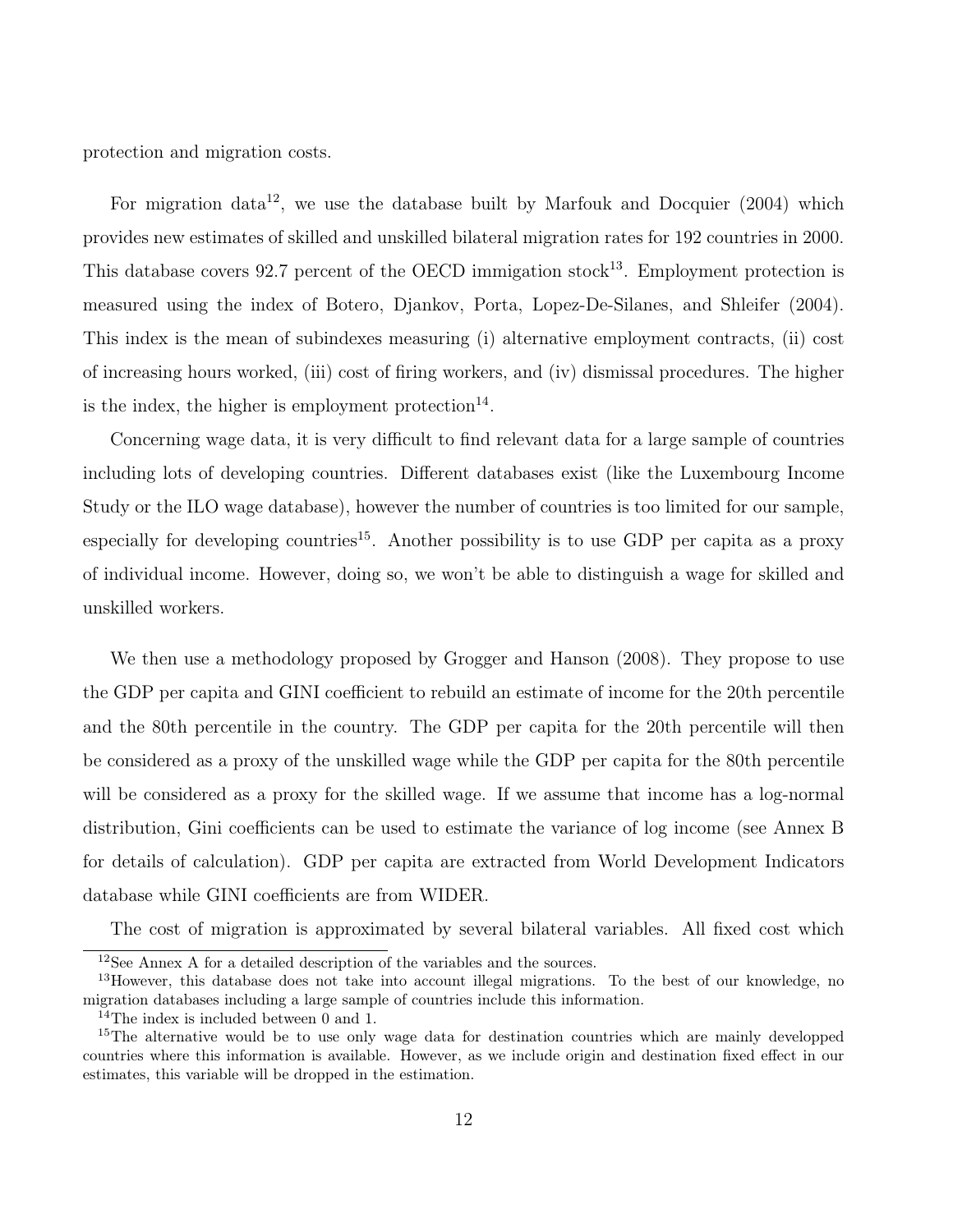<span id="page-12-2"></span>are specific to the origin or destination countries will be captured by the fixed effects. We then only have to control for bilateral variables such as: the fact to have a common boarder (*contiguity*), the fact to have a common language (*commonlanguage*), the fact to have a former colonial relationship (colony), and the distance (in log) between the two countries<sup>16</sup>. The cost of migration will be lower for countries with common boarder, language, history and this cost is a growing function of the distance between the two countries. We also add a bilateral variable which take the value of 1 if the two countries are from the Shengen area.

Following equation [7,](#page-9-0) the specification chosen to estimate the scale of migration will be the following:

<span id="page-12-1"></span><span id="page-12-0"></span>
$$
\ln \frac{N_{sh}^j}{N_{ss}^j} = \rho_0 + \rho_1 (w_h^j - w_s^j) + \rho_2 (f_{sh}) + \rho_3 (P_h - P_s) + A_s + A_h + \epsilon
$$
\n(13)

If we write  $n_{sh}^2 = \frac{N_{sh}^2}{N_{ss}^2}$ ,  $n_{sh}^1 = \frac{N_{sh}^1}{N_{ss}^1}$ ,  $a_h = A_h^2 - A_h^1$  and  $a_s = A_s^2 - A_s^1$ , the selection ratio model can be specified as follow<sup>17</sup>:

$$
\ln \frac{n_{sh}^2}{n_{sh}^1} = \rho_0 + \rho_1 [(w_h^2 - w_s^2) - (w_h^1 - w_s^1)] + \rho_3 (f_{sh}) + \rho_4 (P_h - P_s) + a_h + a_s + \epsilon \tag{14}
$$

 $\epsilon$  are the residuals which we assume to be i.i.d. All estimations firstly use OLS estimators and standard errors are clustered at the origin-destination-couple-level. However, we should take into account one important feature of our migration database which is the high proportion of zero<sup>18</sup> for the dependant variable  $(26\%$  in the total population database) that may lead to inconsistent estimates. The use of a log specification will drop all zero observations creating

 $16$ For all these variables, see [Mayer and Signago](#page-30-7) [\(2006\)](#page-30-7) for details.

<sup>&</sup>lt;sup>17</sup>Here we assume that  $\delta_h^2 = w_h^2 - w_h^1$ . If we look to the equation [1,](#page-4-0) formally we would have obtained  $\delta_h^2 =$  $w_h^2 - w_{h} - \lambda_h^j P_h$  with  $w_{h} = w_h^1 - \lambda_h^1$ . If employment protection has globally the same effect on skilled and unskilled workers, this asumption will be true. Here we consider that even if the effects differ, the wage effect of employment protection will be marginal compared to the skill wage premium. The difference between the two wages can be considered as a satisfactory approximation of  $\delta_h^2$ .

<sup>&</sup>lt;sup>18</sup>This high proportion number of zero is easily understandable in our case. According to the theoretical model, workers will decide to not move abroad if their level of utility defined in equation [5](#page-8-0) is higher at home than in other countries. This can be explained by low wage differential or high migration costs.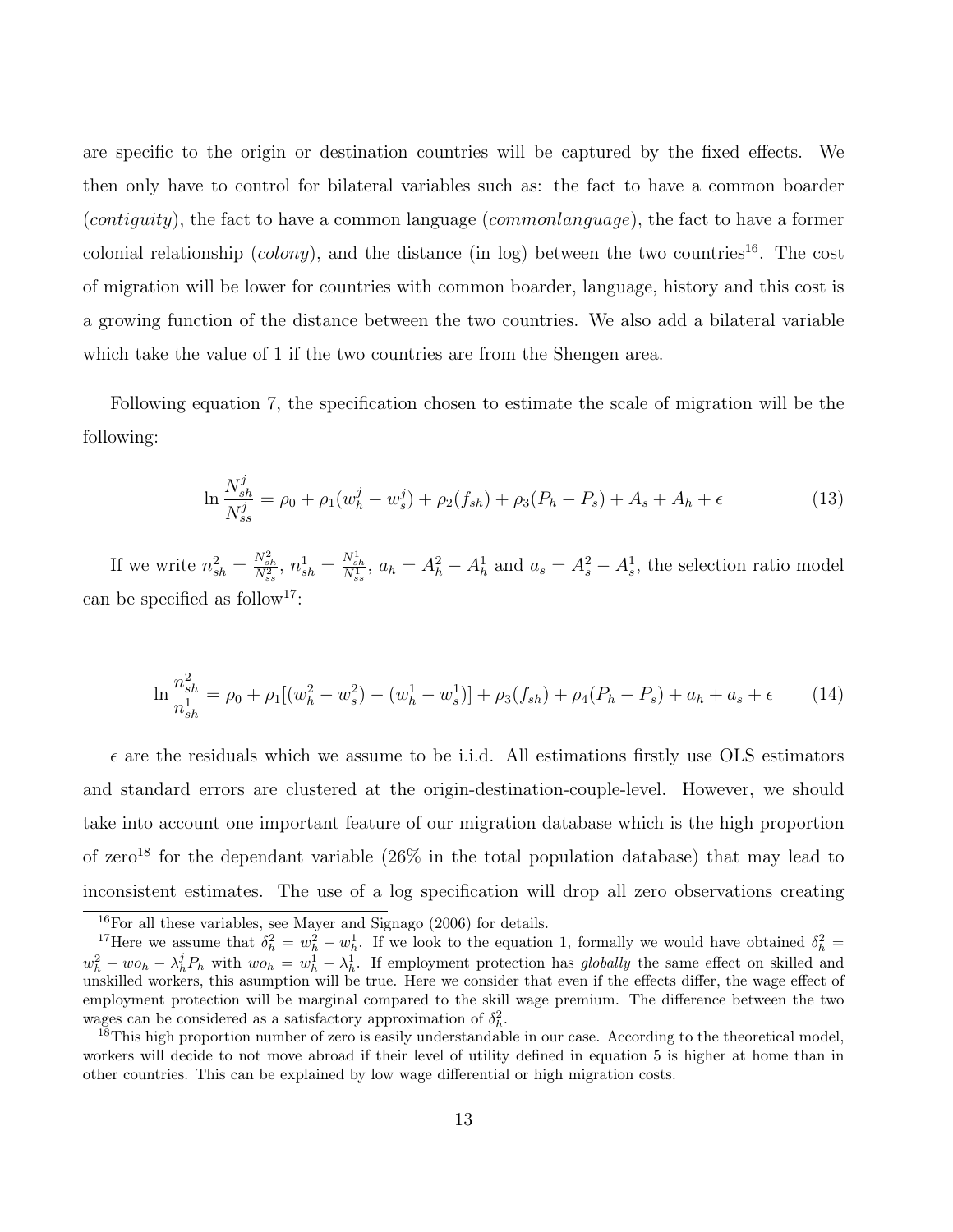<span id="page-13-0"></span>biaised estimates. This problem has often be ignored in the literature on migration while it is relatively common in the international trade literature [\(Linders and de Groot,](#page-29-9) [2006\)](#page-29-9). Some recent papers on migration deals with the high proportion of zero and propose econometric strategies to correct this biais [\(Beine, Docquier, and Ozden,](#page-27-9) [2009;](#page-27-9) [El Yaman, Kugler, and Rapoport,](#page-28-10) [2007\)](#page-28-10). We thus propose to use Heckman two-step regressions providing consistent estimates in the case of selection bias. The first step is a probit estimate of the probability to have a positive migration flow (selection equation). Estimations using Heckman two steps strategy generally propose an additional instrument for this selection equation. However, as stressed by [Wooldridge](#page-30-8) [\(2002\)](#page-30-8), the use of an additional instrument in the selection equation is not strictly necessary. As it is very difficult to find a convincing instrument which may explain the decision to migrate but not influence the size of migration flows, we decide to run two-steps Heckman estimates without additional instrument<sup>19</sup>. The second step then estimate the magnitude of the probability to migrate.

Another potential econometric problem is the endogeneity bias. Even if there is no consensus in the literature on the final effect of immigration on social conditions in destination countries, migration flows by changing the size and the structure of the labour force may affect wages and social legislations (including employment protection) both in destination and source countries. However, we consider this is not a problem in our case as we focus on *bilateral* migration flows. If total immigration flows may affect wages or labour standards, the probability that immigration from one specific countries or emigration to one specific country change the social structure of sending or receiving countries is very low. Moreover, the risk of omitted variables, which is usually common in cross-country analysis, is low because of the inclusion of fixed effects in the estimations.

<sup>19</sup>As noticed by [Wooldridge](#page-30-8) [\(2002\)](#page-30-8), the problem to not use an additional instrument is the high correlation between the Mills ratio and the other variables in the second equation. This will lead to a lower significancy of the coefficients.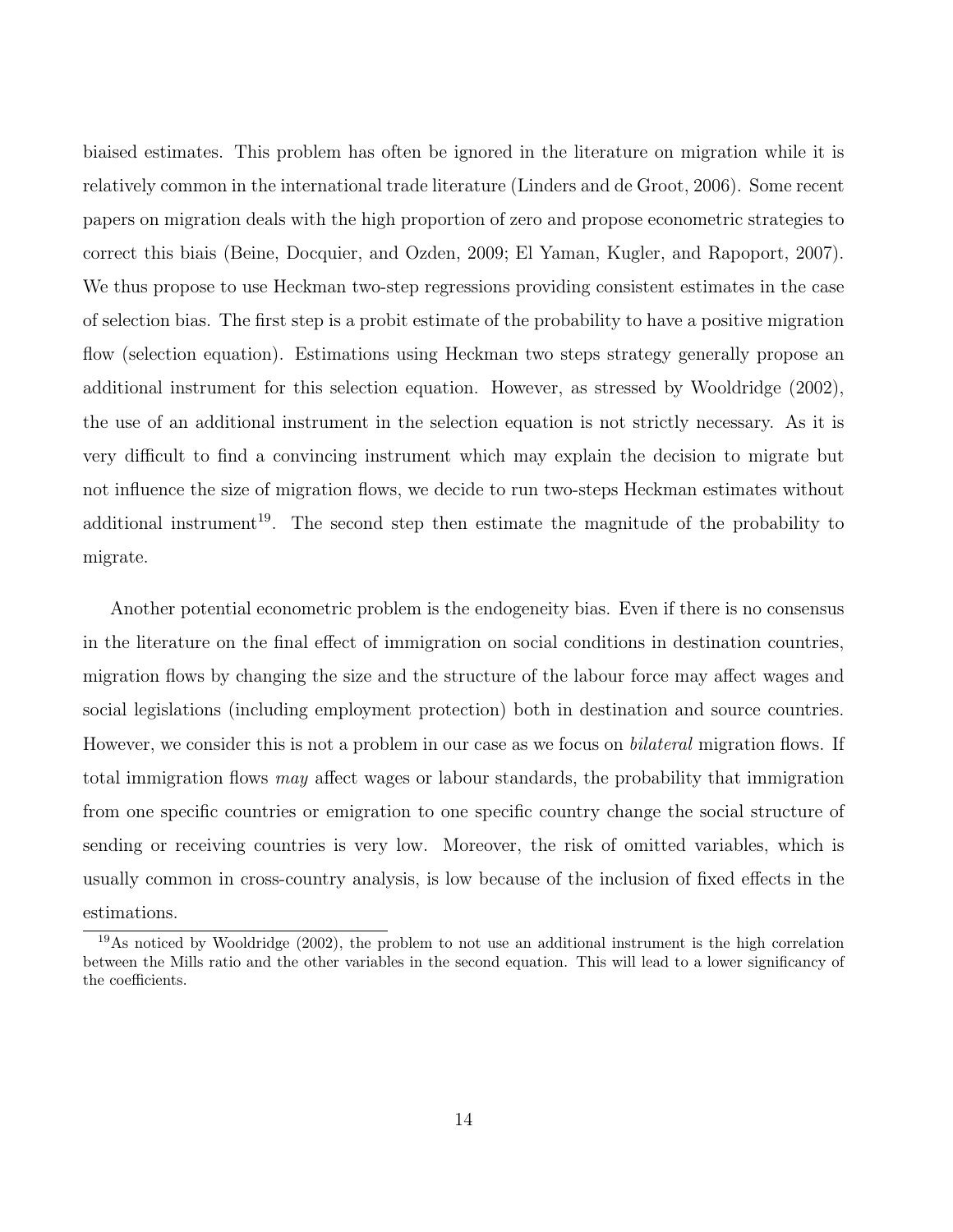## 4 Empirical Results

# 4.1 Influence of employment protection differential on the scale of migration

|                                    | Total Migration | Total Migration | <b>Total Migration</b> |  |
|------------------------------------|-----------------|-----------------|------------------------|--|
|                                    | ln[probability] | ln[probability] | select                 |  |
|                                    | <b>OLS</b>      | Heckman         | Heckman                |  |
| difflabour                         | 0.378           | $-5.389***$     | 5.428                  |  |
|                                    | (0.532)         | $(-12.69)$      | (0.00405)              |  |
| diffgdp                            | $-8.57e-06$     | $9.90e-05***$   | 0.000500               |  |
|                                    | $(-0.892)$      | (6.390)         | (0.0336)               |  |
| contig                             | $1.513***$      | $1.533***$      | 1.296                  |  |
|                                    | (6.596)         | (9.376)         | (1.514)                |  |
| $\mathrm{comlang\_off}$            | $1.170***$      | $1.183***$      | $1.389***$             |  |
|                                    | (9.005)         | (9.986)         | (3.411)                |  |
| colony                             | $1.688***$      | $1.701***$      | 1.195                  |  |
|                                    | (7.173)         | (10.17)         | (1.274)                |  |
| dist                               | $-0.000142***$  | $-0.000146$ *** | $-0.000352***$         |  |
|                                    | $(-11.72)$      | $(-13.52)$      | $(-6.427)$             |  |
| Schengen                           | $-0.163$        | $-0.194$        | $-1.307***$            |  |
|                                    | $(-1.051)$      | $(-1.285)$      | $(-2.580)$             |  |
| mills                              |                 | $0.566***$      |                        |  |
|                                    |                 | (3.391)         |                        |  |
| Constant                           | $-8.792***$     | $-8.331***$     | $-5.132$               |  |
|                                    | $(-27.88)$      | $(-15.37)$      | $(-0.0245)$            |  |
| Origin fixed effect                | <b>YES</b>      | <b>YES</b>      | <b>YES</b>             |  |
| Destination fixed effect           | <b>YES</b>      | <b>YES</b>      | <b>YES</b>             |  |
|                                    |                 |                 |                        |  |
| Observations                       | 1696            | 2052            | 2052                   |  |
| R-squared                          | 0.792           |                 |                        |  |
| Robust t-statistics in parentheses |                 |                 |                        |  |
| *** p<0.01, ** p<0.05, * p<0.1     |                 |                 |                        |  |

<span id="page-14-0"></span>Table 1: Estimates of bilateral migration flows

The main results concerning the estimates of the scale of migration (equation [13\)](#page-12-0) are given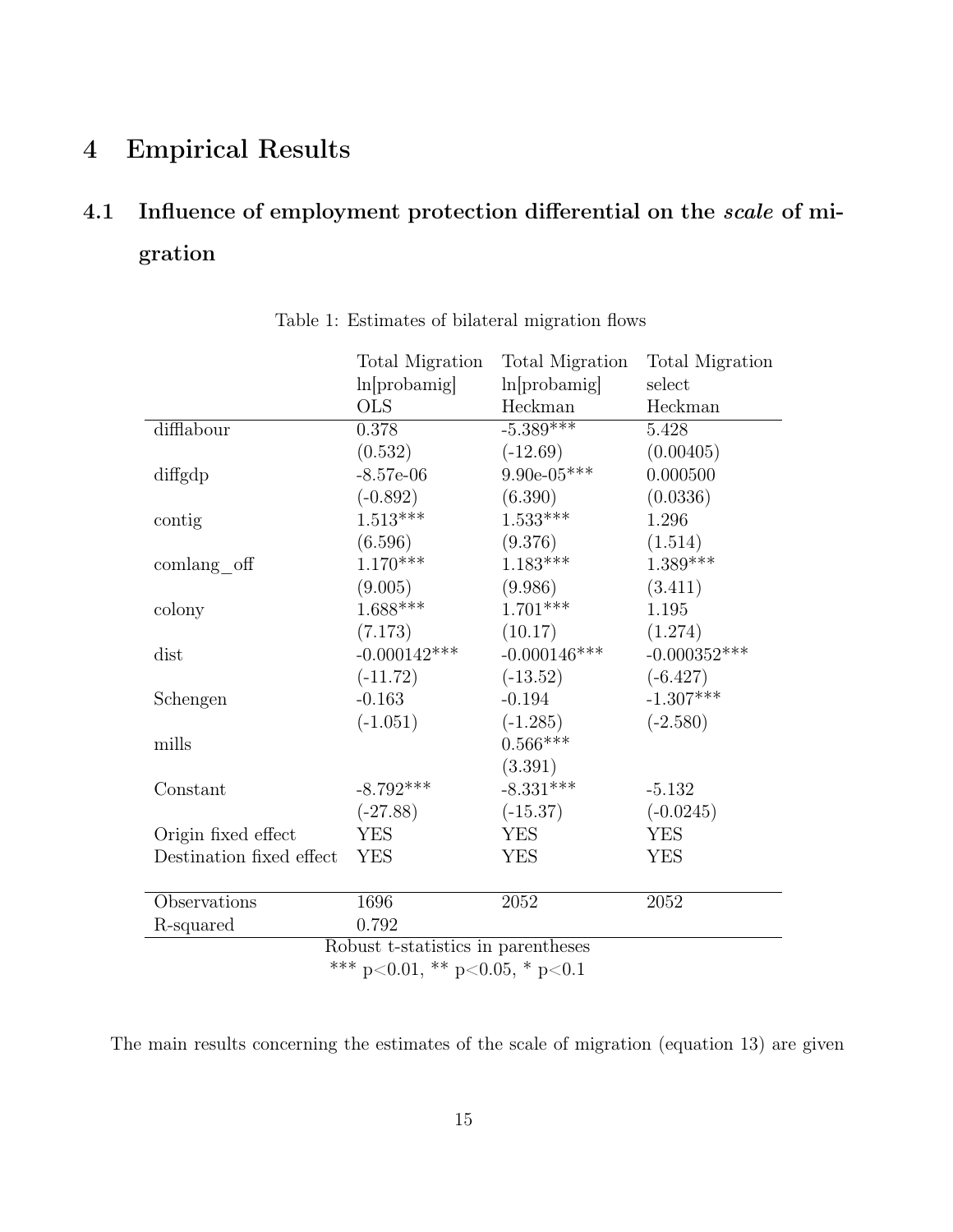by tables [1,](#page-14-0) [2,](#page-16-0) and  $3^{20}$  $3^{20}$ . All estimations use origin and destination country fixed-effects. Table [1](#page-14-0) gives the results for the determinants of overall bilateral migration flows. The first colum gives the result using robust OLS estimator. The second column gives the outcome results using Heckman estimation and the third column the result of the selection equation using the same technique. The inverse Mills ratio is strongly significant suggesting a bias in OLS estimates due to a selection bias (here the high number of zero for the dependant variable). Here, labour protection differential has a strong negative effect on the probability to migrate. The higher is the differential, the lower will be the bilateral migration flows. Contrary to the conventional wisdom, migrants do not seem to look for more protective labour legislations. A large gap between labour legislations may be seen as a "social distance" that will increase migration costs. According to the theoretical model, three interpretations can be made: (1) the effect of labour protection on wages is negative, inducing a negative parameter  $\lambda<sub>k</sub><sup>j</sup>$  $h<sub>h</sub>$ , (2) the effect of labour protection on the risk of unemployment is more negative than the effect on the wage  $(|\gamma^j| > |\lambda^j|)$  with  $\lambda^j < 0$ , or (3)  $\chi > \alpha$  which may be interpreted as a preference for job security over wage premium.

All other control variables take the expected sign except the Shengen dummy which is not significant. The GDP per capita differential takes the expected positive sign. The contiguity, common language, common colonial past influences positively bilateral migration flows while distance has a negative impact.

The selection equation (the third column of table [1\)](#page-14-0) can be interpreted as an estimate of a probability to migrate (while the second column is an estimate of the probability to choose a specific location once the migration choice has been made). Here the labour protection differential is not significant suggesting employment protection is in average not a factor of emigration. Once workers decide to migrate, they choose the destination country taking into consideration the labour protection differential.

Tables [2](#page-16-0) and [3](#page-17-0) give results for respectively high-skilled workers and low skilled workers.

 $^{20}$ We also estimate a similar model using log-linear utilities (the main difference is all explanatory variables are in logarithm). Results are not presented here but are relatively similar.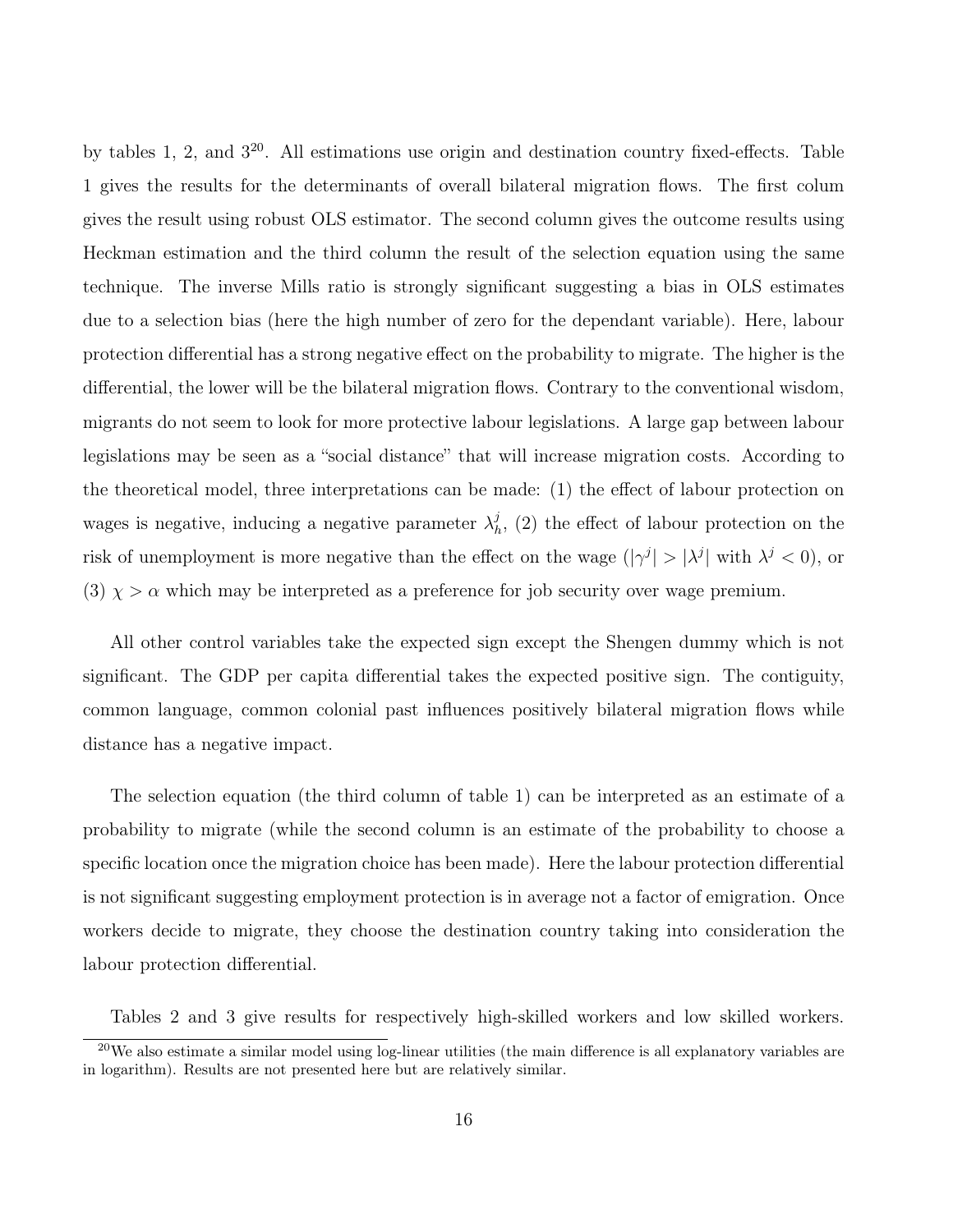|                          | High-skilled migration | High-skilled migration | High-skilled migration |
|--------------------------|------------------------|------------------------|------------------------|
|                          | ln[probability]        | ln[probability]        | select                 |
|                          | <b>OLS</b>             | Heckman                | Heckman                |
| difflabour               | $-0.0425$              | $-17.80***$            | 7.135                  |
|                          | $(-0.0640)$            | $(-16.33)$             | (0.0226)               |
| diffgdp80                | $5.52e-05***$          | $2.59e-05*$            | 0.000350               |
|                          | (5.419)                | (1.797)                | (0.0251)               |
| contig                   | $1.040***$             | $1.048***$             | 0.777                  |
|                          | (4.589)                | (6.480)                | (0.969)                |
| $\mathrm{comlang\_off}$  | $1.375***$             | $1.385***$             | $1.511***$             |
|                          | (10.97)                | (12.05)                | (3.361)                |
| colony                   | $1.442***$             | $1.447***$             | 0.888                  |
|                          | (6.700)                | (9.181)                | (1.016)                |
| dist                     | $-0.000132***$         | $-0.000135***$         | $-0.000352***$         |
|                          | $(-11.15)$             | $(-13.18)$             | $(-6.996)$             |
| Schengen                 | 0.0583                 | 0.0467                 | $-0.757$               |
|                          | (0.378)                | (0.303)                | $(-1.602)$             |
| mills                    |                        | 0.240                  |                        |
|                          |                        | (1.481)                |                        |
| Constant                 | $-9.527***$            | $-4.234***$            | $-4.511$               |
|                          | $(-15.46)$             | $(-6.745)$             | $(-0.147)$             |
| Origin fixed effect      | <b>YES</b>             | <b>YES</b>             | <b>YES</b>             |
| Destination fixed effect | <b>YES</b>             | YES                    | YES                    |
| Observations             | 1474                   | 1825                   | 1825                   |
| R-squared                | 0.831                  |                        |                        |

<span id="page-16-0"></span>Table 2: Estimates of bilateral migration flows (High-skilled workers)

Robust t-statistics in parentheses

\*\*\* p<0.01, \*\* p<0.05, \* p<0.1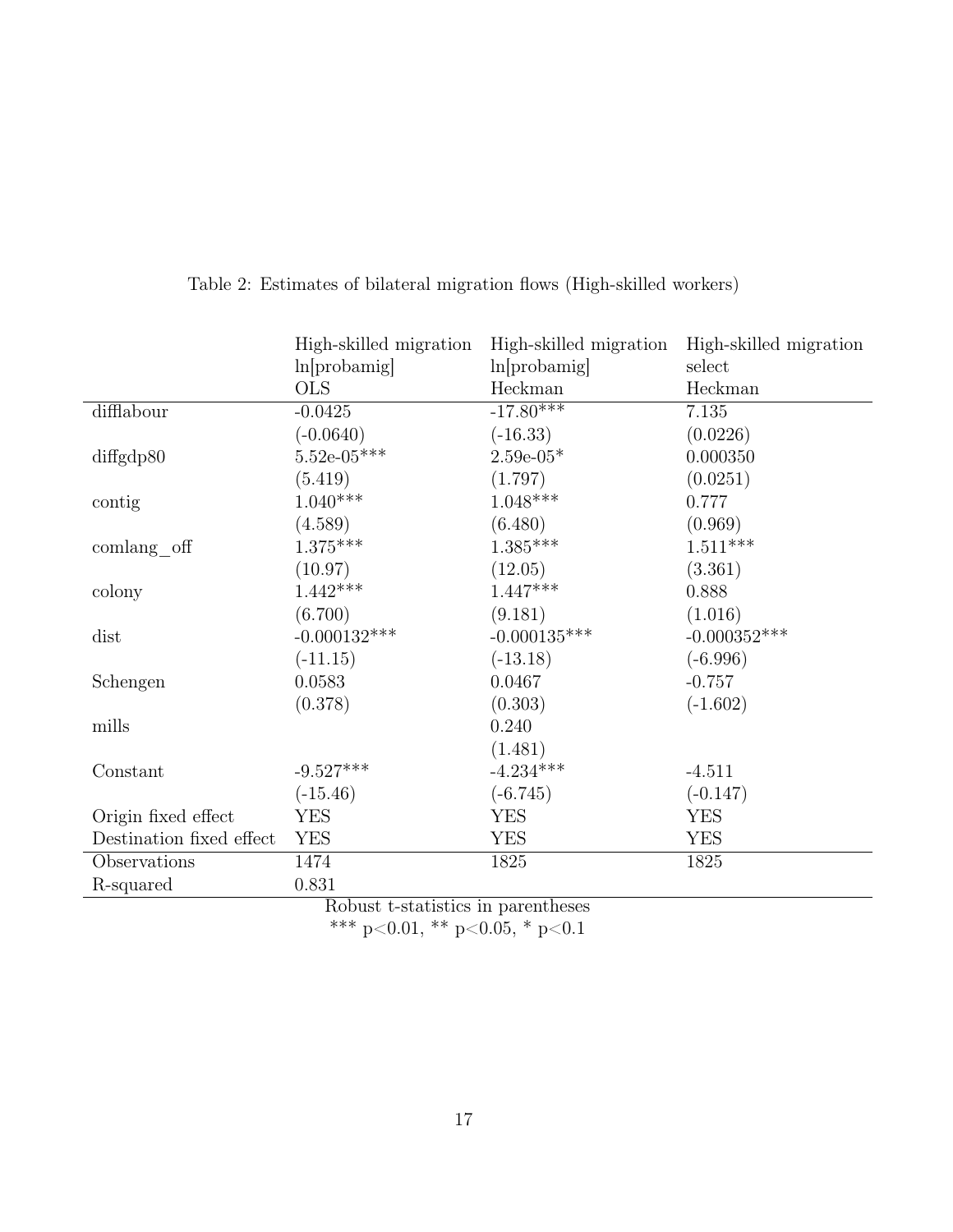|                          | Low-skilled migration | Low-skilled migration | Low-skilled migration |
|--------------------------|-----------------------|-----------------------|-----------------------|
|                          | ln[probability]       | ln[probability]       | select                |
|                          | <b>OLS</b>            | Heckman               | Heckman               |
| difflabour               | $-2.033**$            | $-15.52***$           | $4.106***$            |
|                          | $(-2.132)$            | $(-15.50)$            | (3.834)               |
| diffgdp20                | $-0.000161***$        | $-6.41e-05$           | $0.000607^{***}\,$    |
|                          | $(-7.163)$            | $(-1.188)$            | (10.14)               |
| contig                   | $1.979***$            | $1.993***$            | 1.107                 |
|                          | (6.563)               | (9.491)               | (1.398)               |
| $comlang_{of}$           | $0.801***$            | $0.822***$            | $1.296***$            |
|                          | (4.735)               | (5.468)               | (3.371)               |
| colony                   | $1.927***$            | $1.936***$            | 0.907                 |
|                          | (6.827)               | (9.454)               | (1.099)               |
| dist                     | $-0.000131***$        | $-0.000135***$        | $-0.000241***$        |
|                          | $(-8.786)$            | $(-10.10)$            | $(-6.660)$            |
| Schengen                 | $-0.526**$            | $-0.561***$           | $-1.207***$           |
|                          | $(-2.473)$            | $(-2.780)$            | $(-2.786)$            |
| mills                    |                       | $0.371*$              |                       |
|                          |                       | (1.931)               |                       |
| Constant                 | $-11.77***$           | $-7.450***$           | $-3.902^{***}\,$      |
|                          | $(-16.70)$            | $(-9.838)$            | $(-5.068)$            |
| Origin fixed effect      | <b>YES</b>            | <b>YES</b>            | <b>YES</b>            |
| Destination fixed effect | <b>YES</b>            | <b>YES</b>            | <b>YES</b>            |
| Observations             | 1454                  | 1825                  | 1825                  |
| R-squared                | 0.759                 |                       |                       |

<span id="page-17-0"></span>Table 3: Estimates of bilateral migration flows (Low-skilled workers)

Robust t-statistics in parentheses

\*\*\* p<0.01, \*\* p<0.05, \* p<0.1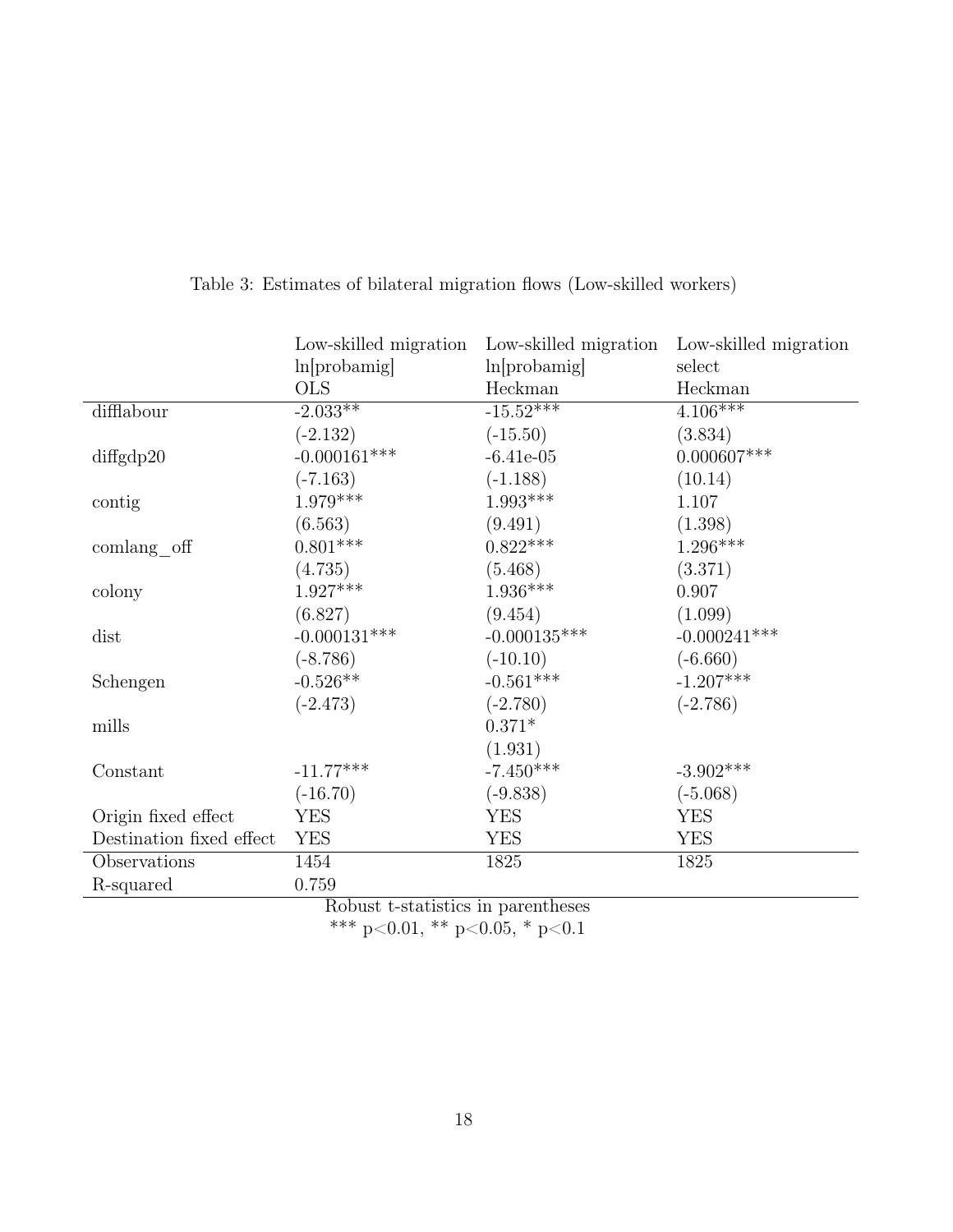<span id="page-18-0"></span>Effects of labour protection differential is negative for both categories of workers but it seems to be stronger for high-skilled workers. An interesting difference can be observed in selection equations. While labour protection differential is not significant for high-skilled workers, it is significant for low-skilled workers and positive. Our interpretation is the following: large employment protection differential may influence positively the *decision to migrate* for this category of workers. However, once they have chosen to migrate, they decide the destination country taking into account wages and the probability to get an employment. They choose countries with limited employment protection differential with their origin country.

All other variables take the same sign except GDP per capita (respectively for the 80th and 20th centile) which are proxies of high-skilled and low-skilled wages. Although the wage differential is positive and significant for high-skilled migrants, it is not significant for low-skilled workers (and negative and significant in OLS estimates). This can be explained by a fixed cost which cannot be paid if the level of income is too low. If level of poverty is too high, they cannot afford a cost and move abroad.

# 4.2 Influence of labour protection differential on the selection of migrants

We estimate equation [14.](#page-12-1) Results are given in table [4.](#page-20-0) The first column presents OLS estimates. According to this estimation, labour protection differential has a negative impact on the migrants selection. In other words, labour protection will reinforce the relative part of unskilled workers. However, we should be cautious with this result. The inverse Mills ratio show that OLS estimates are biaised due to the high proportion of zero in the dependant variable. Once we control for this using Heckman two-steps regression, this negative effect is not anymore significant<sup>21</sup>. More surprinsingly, the coefficient is here positive and significant in the selection equation.

 $21$ We should notice that when we use the log-linear utility model, we find a very strong negative and significant coefficiant (results not reproduced here but available upon request). Moreover, the fact that our results are not significant here may be explained by the use of the Heckamn two-steps methodology without instrument in the first step. According to [Wooldridge](#page-30-8) [\(2002\)](#page-30-8), not using an instrument is econometrically correct but it lower the significance of the results in the second step of the Heckman procedure.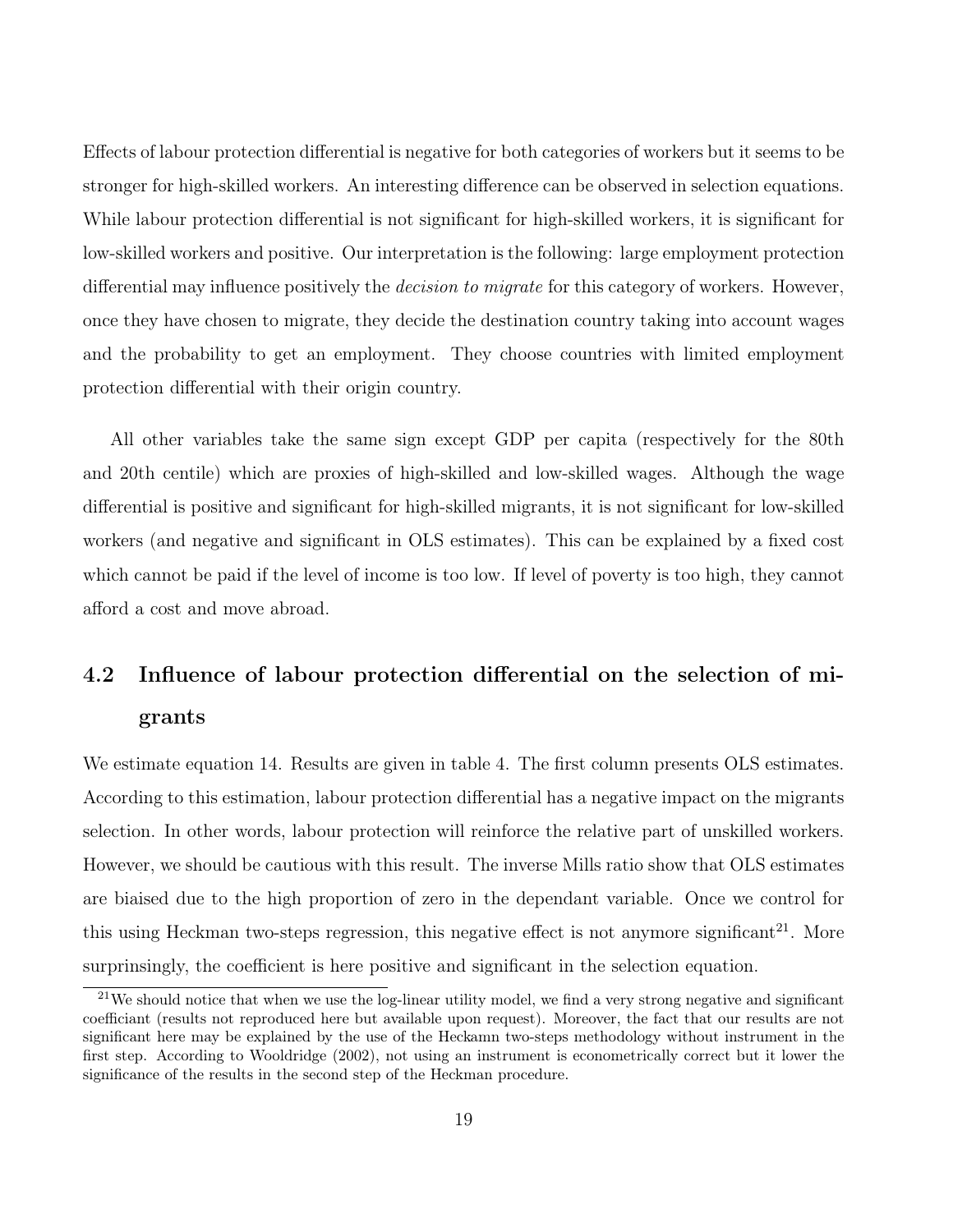<span id="page-19-0"></span>The difference of wages between skilled and unskilled migrants has a positive influence on migrant' selection. It shows that high-skilled workers tend to have a preference for wages. Contiguity and colony have a negative impact while common language and the fact to be member of Shengen area have a positive impact on the average skill of migrants. Sharing the same border or having a common colonial link is a good proxy for diaspora in destination countries. This result is consistent with [Beine, Docquier, and Ozden](#page-27-9) [\(2009\)](#page-27-9): diaspora attracts relatively more unskilled migrants that skilled migrants. The positive coefficient of common language may be explained by the general level of education: people will benefit more from sharing the same language if they are literate. Finally, Distance has no significant effect.

#### 4.3 Empirical extension: a push or a pull effect?

In all previous estimations, we estimate the influence of labour protection *differential*. However, it is interesting to understand the underlying mecanism. More precisely, this differential effect may be explained by (1) the level of labour protection in source countries (ie. a *push effect*), (2) the level of labour protection in destination countries (ie. a *pull effect*), or both. That is why we propose to break down this effect into a push or a pull effect.

Theoretically, we cannot use the same utility function (equation [3\)](#page-7-0) which includes fixed effects  $A_h$ . Once we break down the differential between the level of employment protection in source and destination countries, these two variables would be dropped in the estimations because of the inclusion of origin and destination fixed effects. However, these fixed effects are necessary to control for unobserved country characteristics. Our choice is thus to estimate firstly the influence of labour protection in origin countries and secondly the influence in destination countries. For the first estimation, we will only add destination countries fixed effects. In order to minimize the potential problems of unobserved characteristics and omitted variables bias, we will add several control variables specific to origin countries. Level of employment protection in destination countries will be included in destination fixed effects. For the second estimation, we will drop destination fixed effects and only include origin fixed effects. For destination countries, we will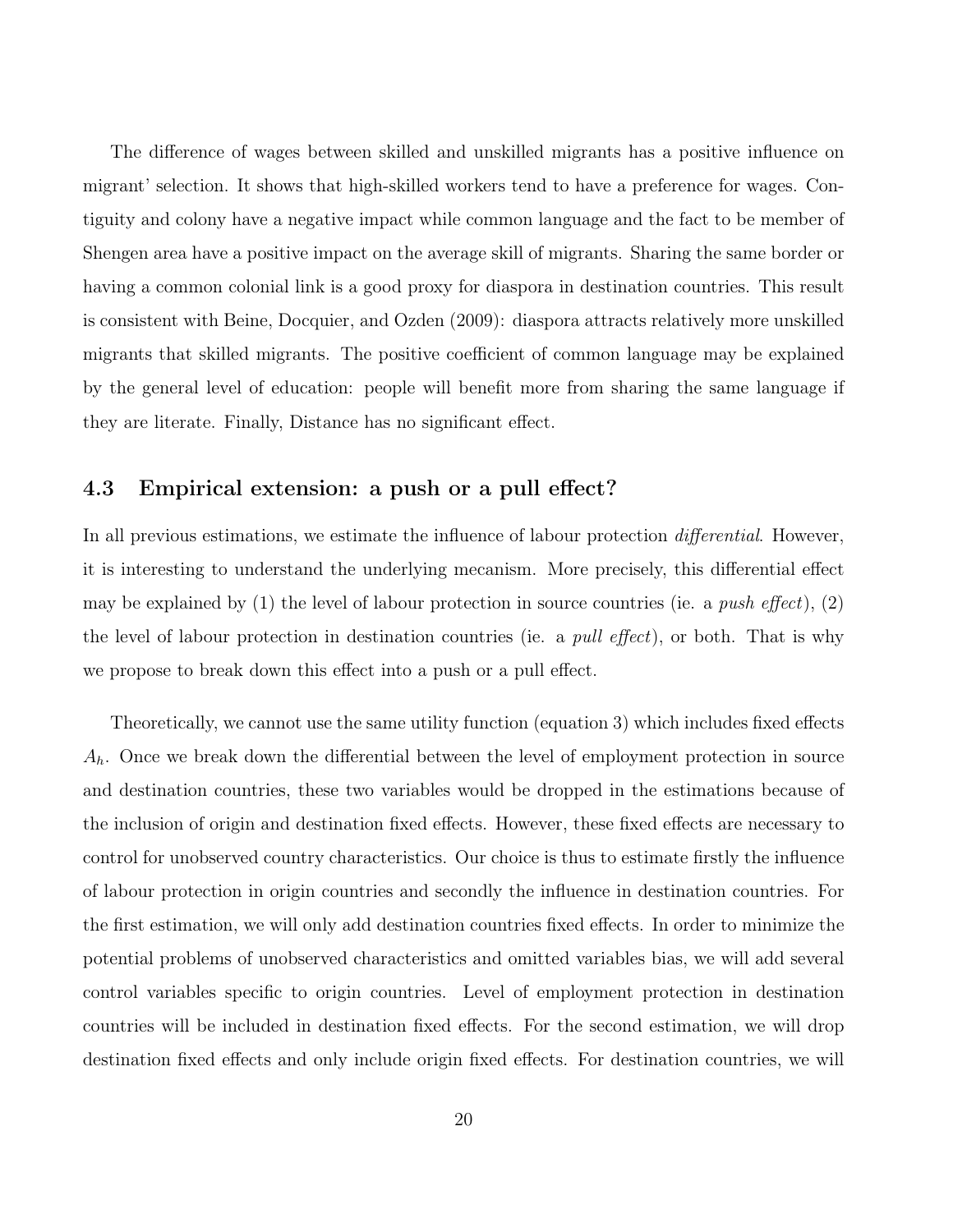|                                    | Selection Ratio            | Selection ratio            | Selection ratio |  |
|------------------------------------|----------------------------|----------------------------|-----------------|--|
|                                    | $\ln \frac{n_{sh}^2}{n^1}$ | $\ln \frac{n_{sh}^2}{n^1}$ | select          |  |
|                                    | OLS                        | Heckman                    | Heckman         |  |
| difflabour                         | $-1.114**$                 | $-0.145$                   | $10.63***$      |  |
|                                    | $(-1.991)$                 | $(-0.145)$                 | (7.203)         |  |
| diffdiffgdp                        | $0.000214***$              | $9.19e-05***$              | $0.000300$ ***  |  |
|                                    | (17.77)                    | (5.396)                    | (9.887)         |  |
| contig                             | $-0.901***$                | $-0.888***$                | 0.919           |  |
|                                    | $(-5.566)$                 | $(-6.952)$                 | (1.194)         |  |
| comlang off                        | $0.515***$                 | $0.542***$                 | $1.364***$      |  |
|                                    | (5.566)                    | (5.907)                    | (3.622)         |  |
| colony                             | $-0.478***$                | $-0.469***$                | 0.855           |  |
|                                    | $(-3.662)$                 | $(-3.763)$                 | (1.067)         |  |
| dist                               | $4.65e-06$                 | $-1.01e-06$                | $-0.000260$ *** |  |
|                                    | (0.540)                    | $(-0.122)$                 | $(-7.350)$      |  |
| Schengen                           | $0.635***$                 | $0.606***$                 | $-0.856**$      |  |
|                                    | (5.029)                    | (4.927)                    | $(-2.038)$      |  |
| mills                              |                            | $0.397***$                 |                 |  |
|                                    |                            | (3.467)                    |                 |  |
| Constant                           | $4.306***$                 | $2.504***$                 | $-4.412***$     |  |
|                                    | (13.32)                    | (4.975)                    | $(-5.504)$      |  |
| Origin fixed effect                | <b>YES</b>                 | YES                        | <b>YES</b>      |  |
| Destination fixed effect           | <b>YES</b>                 | <b>YES</b>                 | <b>YES</b>      |  |
| Observations                       | 1436                       | 1825                       | 1825            |  |
| R-squared                          | 0.827                      |                            |                 |  |
| Robust t-statistics in parentheses |                            |                            |                 |  |

<span id="page-20-0"></span>Table 4: Estimates of migrants' selection ratio

\*\*\* p<0.01, \*\* p<0.05, \* p<0.1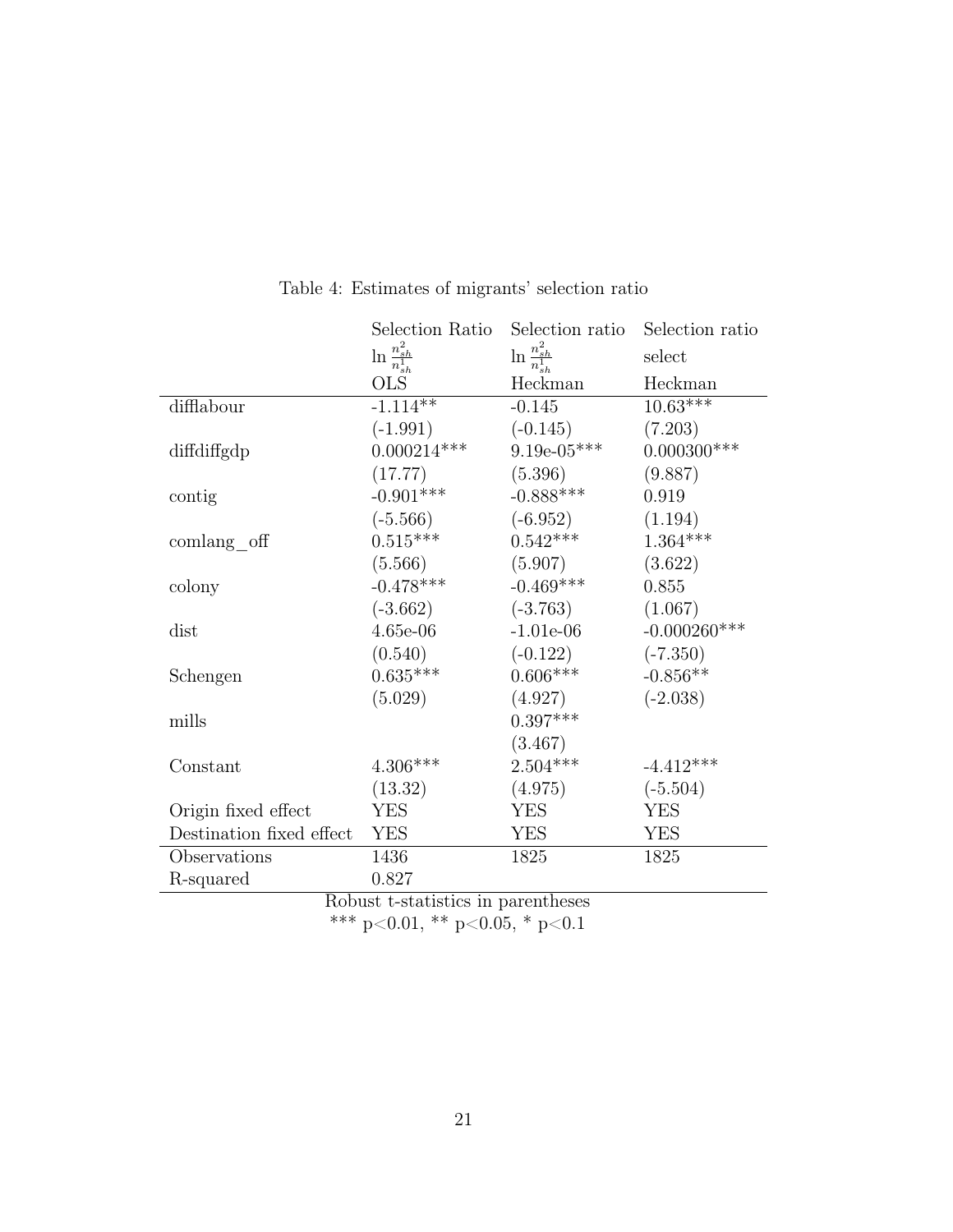<span id="page-21-0"></span>add control variables that may influence immigration such as the migration policy.

Estimated equations will thus be the following:

$$
\ln \frac{N_{sh}^j}{N_{ss}^j} = \theta_0 + \theta_1 w_s^j + \theta_2 f_{sh} + \theta_3 P_s + \theta_4 X_s + A_h + \epsilon
$$
\n(15)

$$
\ln \frac{N_{sh}^{j}}{N_{ss}^{j}} = \theta_{0}^{\prime} + \theta_{1}^{\prime} w_{h}^{j} + \theta_{2}^{\prime} f_{sh} + \theta_{3}^{\prime} P_{h} + \theta_{4}^{\prime} X_{h} + A_{s} + \epsilon
$$
\n(16)

with  $X_s$  et  $X_h$ , a matrix of control variables specific to, respectively country s and h. For origin countries, the control variables include the general level of human capital (measured by the percentage of secondary school attained), the percentage of 18-34 years-old withtin the population, the level of democracy (measured by the index POLITY), and the total population. For destination countries, we include the population and the migration policy. For this latter variable, it is very difficult to measure it quantitatively. We will use a measure proposed by [Hatton and Williamson](#page-29-10) [\(2008\)](#page-29-10) using a database from [United Nations](#page-30-9) [\(2002\)](#page-30-9). It gives information about the government perception of immigration policies in 2001. In our case, we will use the following question as a proxy of immigration policy restrictiviness: is the objective of the government to raise, lower or maintain the level of immigration? For interpretation, the higher is the index and the stricter would be the immigration policy. The second variable is the share of refugees in the total number of migrants in 2000 [\(Grogger and Hanson,](#page-28-4) [2008;](#page-28-4) [Beine, Docquier,](#page-27-9) [and Ozden,](#page-27-9) [2009\)](#page-27-9). [Grogger and Hanson](#page-28-4) [\(2008\)](#page-28-4) considered this variable is a proxy of immigration restrictiveness for high-skilled workers. However, this effect may be ambiguous if refugees are more educated.

Table [5](#page-23-0) gives the estimates using Heckman two steps estimators<sup>22</sup> of *push factors* on bilateral migration flows. All estimates include destination country fixed effects. Overall, employment

<sup>22</sup>We do not present OLS estimates but results are relatively similar.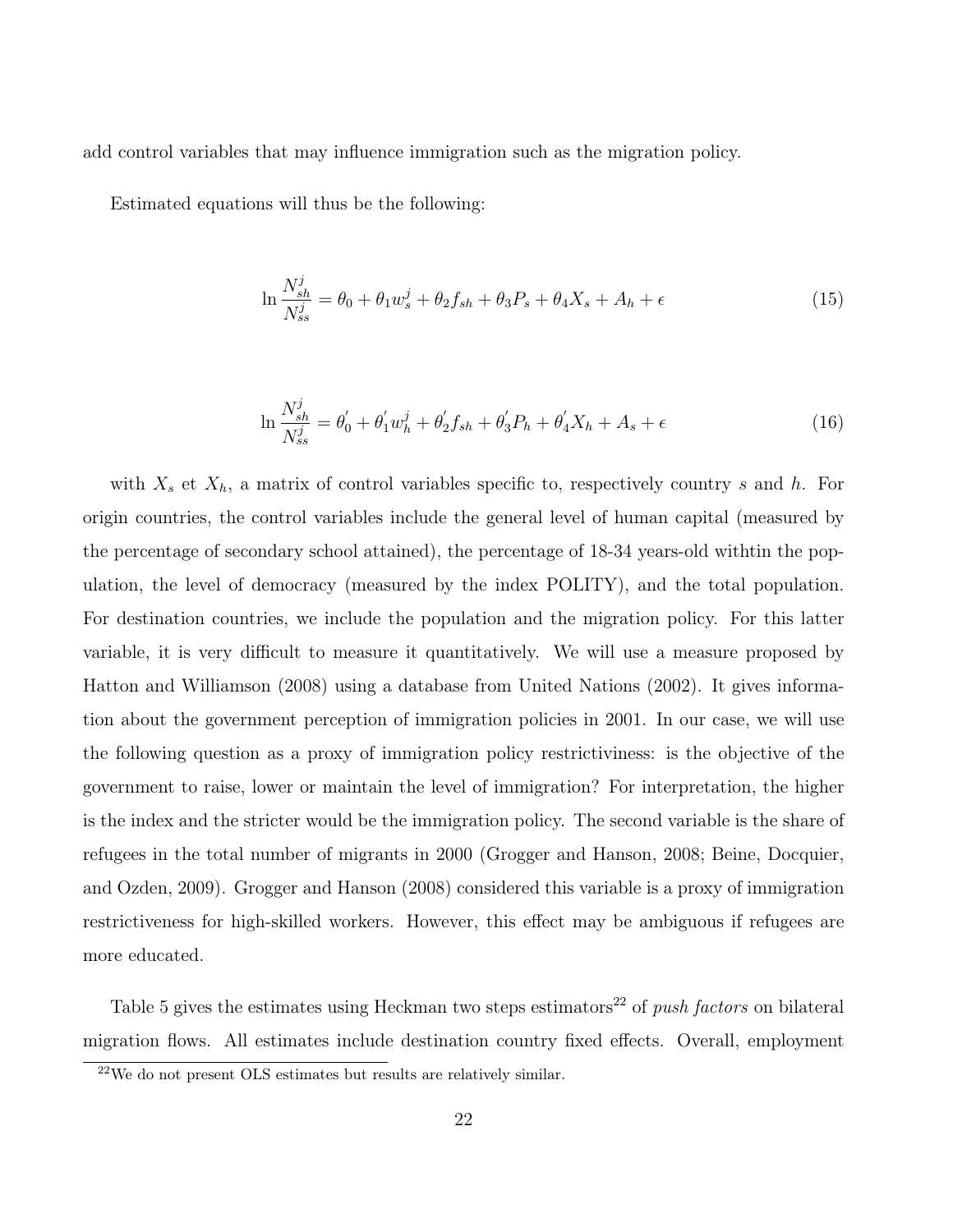protection in source countries does not have a significant impact on bilateral migration flows, all things being equal. The effect of employment protection differential may be explain mainly by employment protection in destination countries. This result is true whatever is the skill level of migrants.

Concerning the sign and significancy of other control variables, income level in source countries has a significant and negative impact on emigration rate. However, this effect is not significant for low-skilled workers maybe because of a fixed cost which cannot be paid if the income level is too low. Small countries tend to have higher emigration rate. General educational level within the population tend to increase the level of emigration. Lastly, the level of democracy tends to retain high-skilled workers while it increases the level of low-skilled migration.

Table [6](#page-25-0) presents the estimates of the *pull factors* of immigration. All estimates include origin country fixed effects. We should notice here that due to a lower number of control variables in destination countries, the quality of estimations is lower (see for example the lower R-squared). Here, employment protection (in destination countries) has a significant effect. However this effect differs according to the skill level of migrants. For high-skilled workers, level of employment protection has a negative and significant impact on bilateral migration flows. However, surprinsingly, the effect is here positive for low-skilled workers. One cannot exclude this new result can be explained by an omited variable bias. However, it can explain why the effect of employment protection differential estimated previously (see tables [2](#page-16-0) and tables [3\)](#page-17-0) was negatively stronger for high-skilled than for low-skilled workers. This positive estimated coefficient may also explain the positive and significant coefficient in the selection equation (table [3\)](#page-17-0). Because of the impossibility to include destination fixed effects and the lower R-squared in the estimation, we should be very cautious in the interpretation of this last result. However, it remains that the negative effects is stronger for high-skilled workers both when we estimate the effects of employment protection differential or the effects of this variable in destination countries.

Concerning the sign of other control variables, our bilateral variables take the same sign as before. Concerning income level in destination countries, migrants tend to go where income is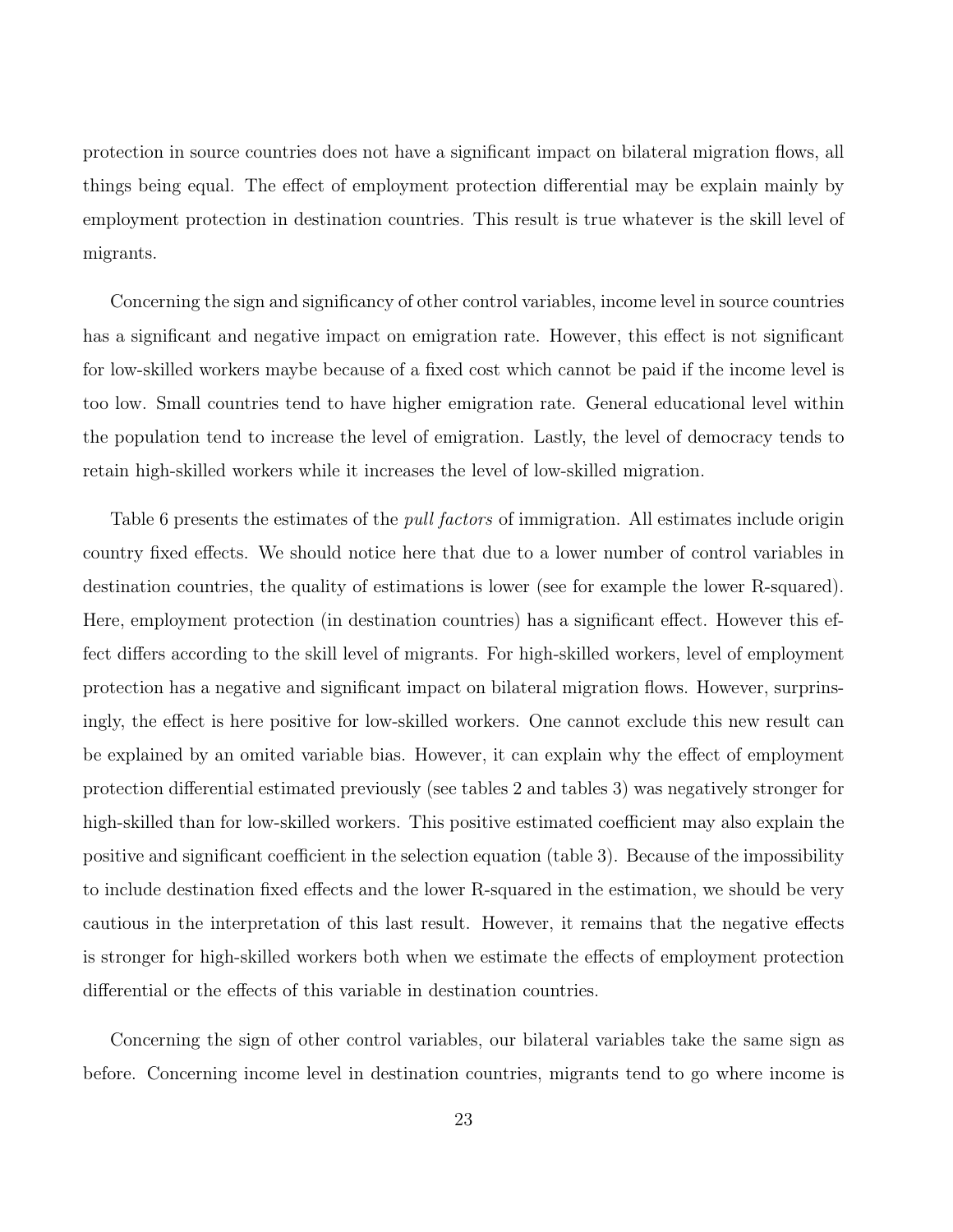<span id="page-23-0"></span>

|                         |                 | Table 5: Estimates of push effects |                 |                 |                 |                 |
|-------------------------|-----------------|------------------------------------|-----------------|-----------------|-----------------|-----------------|
|                         | Total           | Total                              | High-skilled    | High-skilled    | Low-skilled     | Low-skilled     |
|                         | ln[probability] | $\operatorname{select}$            | ln[probability] | select          | ln[probability] | select          |
|                         | Heckman         | ${\rm Heckman}$                    | Heckman         | Heckman         | Heckman         | Heckman         |
| labour o                | 0.188           | 0.174                              | $-0.0460$       | 0.0964          | $-0.184$        | $-0.0724$       |
|                         | (0.866)         | (0.538)                            | $(-0.215)$      | (0.310)         | $(-0.660)$      | $(-0.246)$      |
| $gdp\_{o}$              | $-1.26e-05$     | $6.56\mathrm{e}{\text{-}05^{***}}$ |                 |                 |                 |                 |
|                         | $(-1.511)$      | (4.612)                            |                 |                 |                 |                 |
| $gdp80$ o               |                 |                                    | $-5.72e-05***$  | $4.52e-05***$   |                 |                 |
|                         |                 |                                    | $(-9.452)$      | (4.543)         |                 |                 |
| $gdp20$ o               |                 |                                    |                 |                 | $-2.75e-05$     | 2.81e-05        |
|                         |                 |                                    |                 |                 | $(-1.482)$      | (1.290)         |
| $pop_0$                 | $-1.89e-09***$  | $2.09e-09***$                      | $-2.15e-09***$  | $1.41e-09***$   | $-1.64e-09***$  | $1.81e-09***$   |
|                         | $(-10.67)$      | (5.654)                            | $(-12.66)$      | (4.864)         | $(-7.379)$      | (5.182)         |
| pop15-24 o              | $-0.0906***$    | $-0.00698$                         | $-0.194***$     | 0.00619         | $-0.165***$     | $-0.0836**$     |
|                         | $(-3.726)$      | $(-0.175)$                         | $(-8.207)$      | (0.164)         | $(-5.253)$      | $(-2.319)$      |
| contig                  | $1.039***$      | 7.008                              | $0.470**$       | 6.790           | $1.568***$      | 6.722           |
|                         | (4.786)         | $\left(\right)$                    | (2.149)         | $\left(\right)$ | (5.521)         | $\left(\right)$ |
| comlang off             | $1.234***$      | $0.731***$                         | $1.610***$      | $0.738***$      | $0.891***$      | $0.665***$      |
|                         | (9.044)         | (2.814)                            | (12.04)         | (2.899)         | (5.112)         | (2.934)         |
| colony                  | $1.509***$      | 0.147                              | $1.173***$      | 0.211           | $1.925***$      | 0.200           |
|                         | (7.546)         | (0.318)                            | (6.086)         | (0.464)         | (7.698)         | (0.456)         |
| dist                    | $-0.000128$ *** | $-7.83e-05***$                     | $-0.000148***$  | $-8.34e-05***$  | $-0.000130***$  | $-8.64e-05***$  |
|                         | $(-12.54)$      | $(-4.980)$                         | $(-14.39)$      | $(-5.669)$      | $(-9.337)$      | $(-5.982)$      |
| education               | $0.0261***$     | $-0.0233***$                       | $0.0134***$     | $-0.0215***$    | $0.0292***$     | $-0.0102**$     |
|                         | (7.177)         | $(-4.488)$                         | (3.645)         | $(-4.291)$      | (6.170)         | $(-2.195)$      |
| polity                  | $0.0383***$     | $0.0265**$                         | $-0.0359***$    | $0.0227*$       | $0.0513***$     | $0.0294**$      |
|                         | (4.324)         | (2.092)                            | $(-4.196)$      | (1.909)         | (4.646)         | (2.532)         |
| Schengen                | $-0.0821$       | 0.135                              | 0.179           | 0.302           | $-0.292$        | $-0.109$        |
|                         | $(-0.527)$      | (0.352)                            | (1.134)         | (0.792)         | $(-1.430)$      | $(-0.340)$      |
| mills                   | $0.640***$      |                                    | 0.329           |                 | $0.891***$      |                 |
|                         | (2.621)         |                                    | (1.323)         |                 | (2.766)         |                 |
| Origin Fixed effect     | NO              | $\rm NO$                           | NO              | NO              | NO              | NO              |
| Destination Fixed effet | <b>YES</b>      | <b>YES</b>                         | <b>YES</b>      | <b>YES</b>      | <b>YES</b>      | <b>YES</b>      |
| Constant                | $-3.790***$     | $2.617**$                          | $1.745***$      | $2.480**$       | $-4.540***$     | $3.888***$      |
|                         | $(-6.435)$      | (2.551)                            | (3.046)         | (2.523)         | $(-6.083)$      | (4.320)         |
| Observations            | 1686            | 1686                               | 1628            | 1628            | 1628            | 1628            |
| R-squared               | 0.771           |                                    | 0.794           |                 | 0.709           |                 |

Robust t-statistics in parentheses

\*\*\* p<0.01, \*\* p<0.05, \* p<0.1

R-squared are the ones obtained using OLS estimator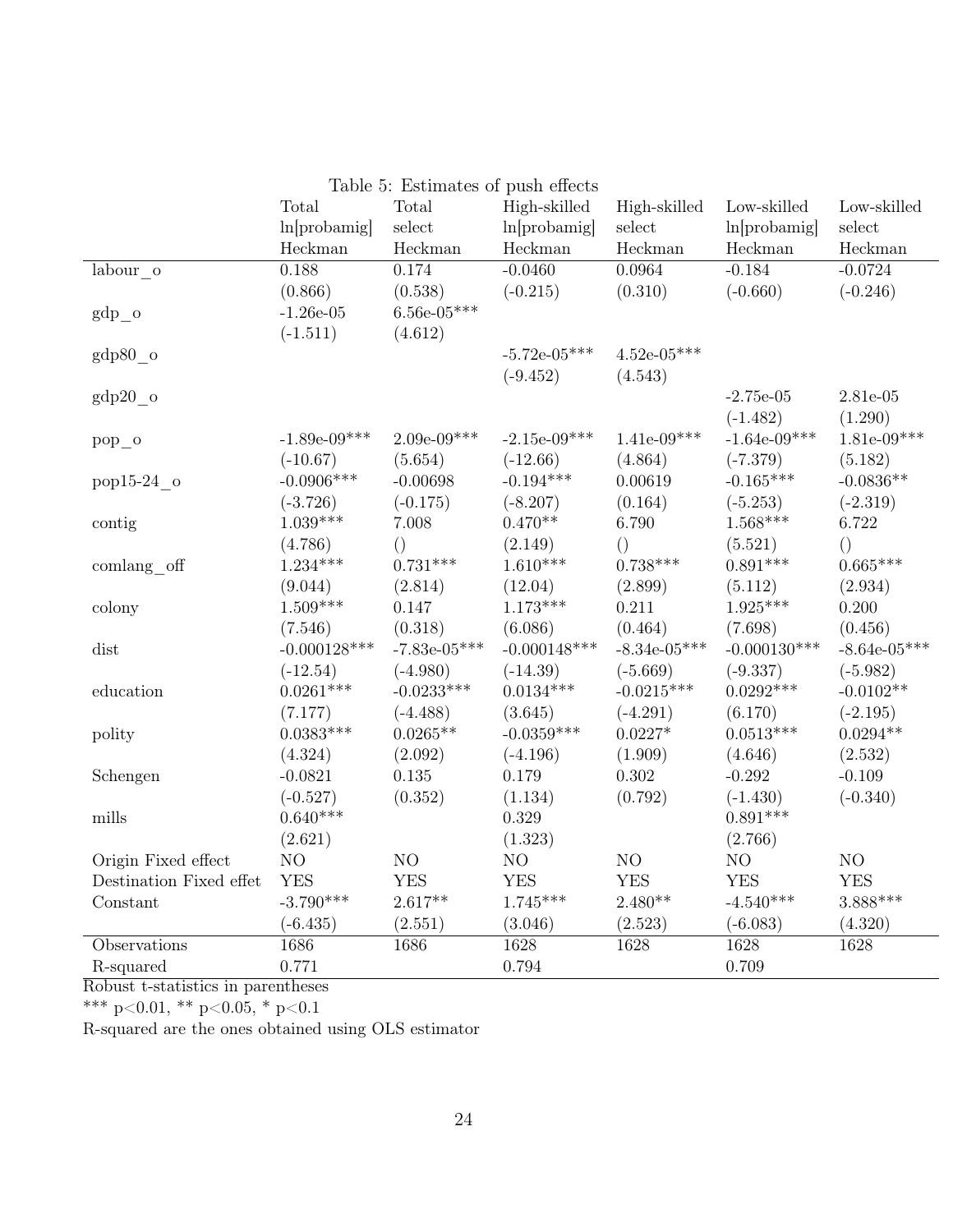<span id="page-24-0"></span>higher. However, this effect is opposite for low-skilled workers. We find again the same ambiguous effect of income on migration for low-skilled workers: in source countries, if income is too low, the poorest workers cannot migrate ; in destination countries, the poorest cannot go to the richest countries maybe because of higher migration costs or more difficulties to get a job.

The size of the destination country influences positively the scale of migration. Concerning our immigration policies variables, results are contrasted. Concerning our immigration policy variable extracted from [United Nations](#page-30-9) [\(2002\)](#page-30-9), the variable is significant in the second step of Heckman estimation only for low-skilled workers but the sign is positive. This can be explained by a problem of reverse causality. If governements want to lower the level of immigration, it may be explained by a high proportion of low-skilled migrants within the country<sup>23</sup>. The Shengen variable is not significant. The share of refugees is associated with a lower number of migrants whatever the skill of migration.

## 5 Conclusions

In this paper, we show how employment protection may affect the migrant' decision choice. As we saw, there is a lack of consensus concerning the final effects of employment protection on wages and employment level. However, migrants may be sensitive to the level of protection through their expected wages and the probability to get employed. They may also look for more security. We modelize these effects using a modified [Grogger and Hanson](#page-28-4) [\(2008\)](#page-28-4) framework and estimate empirically the effect of employment protection on the probability to migrate.

The main result is, contrary to the conventional wisdom, migrants are not looking for more protective labour legislation. Employment protection differential acts as a repellent for migrants. However, we found that this negative effect is stronger for high-skilled workers. Concerning low-skilled workers, results are more ambivalent. If we still find that employment protection differential has a negative impact on the scale of migration, we also find that it may have positive

<sup>&</sup>lt;sup>23</sup>This linkage between immigration policy and the number of migrants is however beyond the scope of this paper even if the issue is of great interest.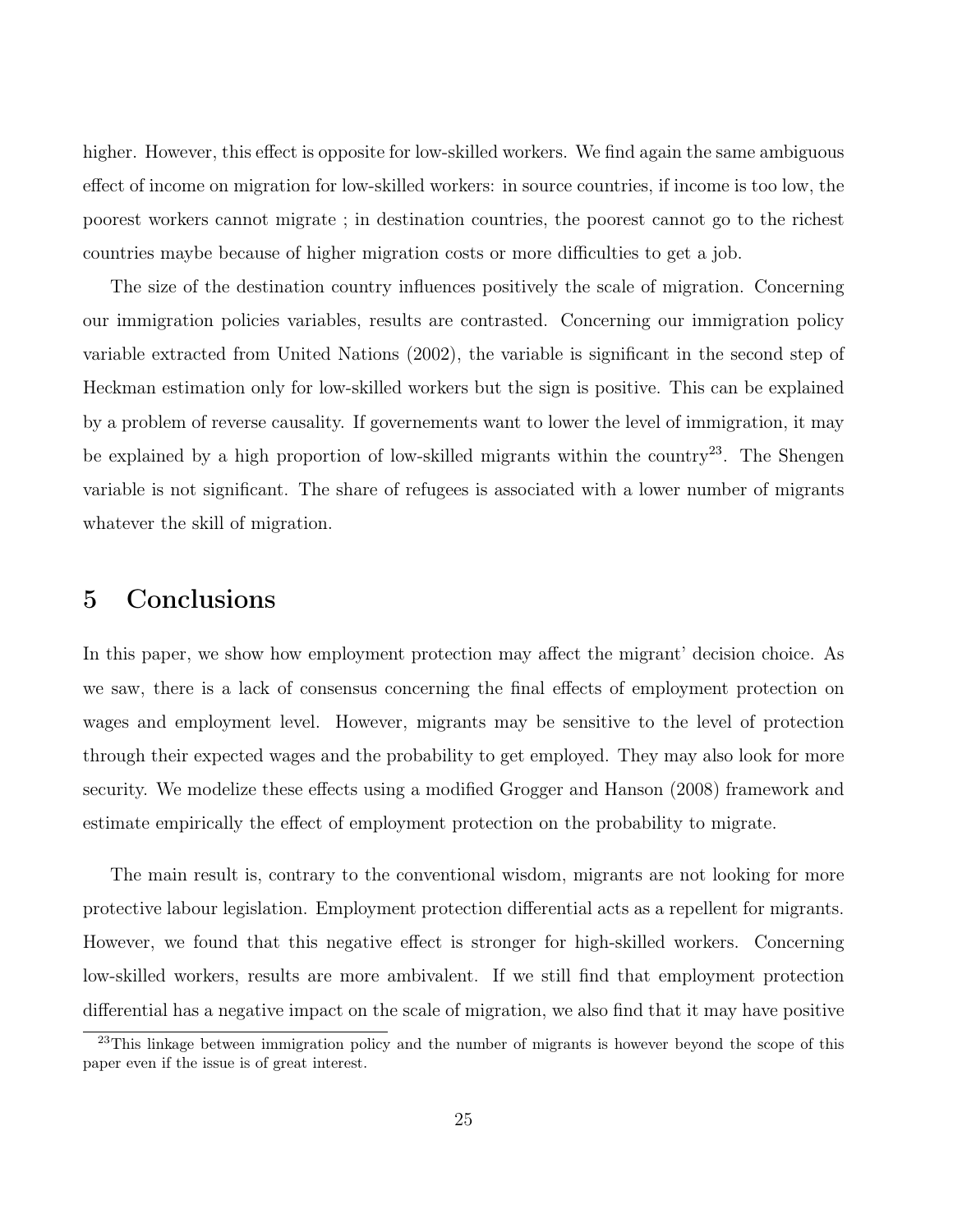<span id="page-25-0"></span>

| Table 6: Estimates of pull effects              |                 |               |                 |               |                 |               |
|-------------------------------------------------|-----------------|---------------|-----------------|---------------|-----------------|---------------|
|                                                 | Total           | Total         | High-skilled    | High-skilled  | Low-skilled     | Low-skilled   |
|                                                 | ln[probability] | select        | ln[probability] | select        | ln[probability] | select        |
|                                                 | Heckman         | Heckman       | Heckman         | Heckman       | Heckman         | Heckman       |
| labour d                                        | 0.268           | $-0.495***$   | $-0.331*$       | $-0.717***$   | $1.088***$      | 0.179         |
|                                                 | (1.357)         | $(-2.824)$    | $(-1.651)$      | $(-4.118)$    | (4.265)         | (0.975)       |
| $gdp_d$                                         | $0.000123***$   | $7.16e-05***$ |                 |               |                 |               |
|                                                 | (17.03)         | (16.35)       |                 |               |                 |               |
| gdp80 d                                         |                 |               | $9.14e-05***$   | $6.10e-05***$ |                 |               |
|                                                 |                 |               | (14.95)         | (18.39)       |                 |               |
| $gdp20$ d                                       |                 |               |                 |               | $-4.83e-05**$   | $0.000196***$ |
|                                                 |                 |               |                 |               | $(-2.259)$      | (22.22)       |
| $pop_d$                                         | $1.05e-08***$   | $2.85e-09***$ | $1.11e-08***$   | $2.47e-09***$ | $1.44e-08***$   | $2.31e-09***$ |
|                                                 | (19.10)         | (4.376)       | (20.19)         | (3.640)       | (20.36)         | (4.302)       |
| contig                                          | $1.699***$      | $0.821***$    | $1.294***$      | $0.797**$     | $1.787***$      | $0.941***$    |
|                                                 | (8.346)         | (2.630)       | (6.228)         | (2.547)       | (6.771)         | (2.857)       |
| comlang off                                     | $2.049***$      | $0.863***$    | $2.286***$      | $1.081***$    | $1.509***$      | $0.966***$    |
|                                                 | (17.16)         | (7.488)       | (18.06)         | (8.381)       | (9.501)         | (8.219)       |
| colony                                          | $1.860***$      | 0.221         | $1.477***$      | 0.192         | $1.996***$      | $0.362*$      |
|                                                 | (11.52)         | (1.073)       | (9.083)         | (0.909)       | (9.604)         | (1.689)       |
| dist                                            | $-8.95e-05***$  | $5.00e-05***$ | $-5.66e-05***$  | $2.70e-05***$ | $-7.36e-05***$  | $1.86e-05**$  |
|                                                 | $(-8.791)$      | (5.680)       | $(-5.673)$      | (3.042)       | $(-5.837)$      | (2.128)       |
| policy immigration                              | $-0.0767$       | $1.023***$    | 0.0546          | $0.884***$    | $0.229*$        | $0.970***$    |
|                                                 | $(-0.919)$      | (14.73)       | (0.620)         | (12.83)       | (1.910)         | (13.72)       |
| Schengen                                        | $-0.309$        | $0.496*$      | $-0.262$        | 0.386         | 0.235           | $-0.113$      |
|                                                 | $(-1.608)$      | (1.793)       | $(-1.328)$      | (1.355)       | (0.929)         | $(-0.425)$    |
| Asylee share 2000                               | $-0.0569***$    | $0.0998***$   | $-0.0793***$    | $0.0686***$   | $-0.0686***$    | 0.00410       |
|                                                 | $(-7.013)$      | (11.64)       | $(-9.492)$      | (7.801)       | $(-5.940)$      | (0.431)       |
| mills                                           |                 | $-0.587***$   |                 | $-0.614***$   |                 | $-1.612***$   |
|                                                 |                 | $(-2.867)$    |                 | $(-2.774)$    |                 | $(-6.452)$    |
| Origin Fixed effect                             | <b>YES</b>      | <b>YES</b>    | <b>YES</b>      | <b>YES</b>    | <b>YES</b>      | <b>YES</b>    |
| Destination Fixed effet                         | NO              | NO            | NO              | NO            | NO              | NO            |
| Constant                                        | $-12.83***$     | $-2.178***$   | $-10.72***$     | $-2.006***$   | $-11.36***$     | $-2.498***$   |
|                                                 | $(-25.02)$      | $(-5.883)$    | $(-20.10)$      | $(-5.223)$    | $(-16.68)$      | $(-6.235)$    |
| Observations                                    | 4158            | 4158          | 3850            | 3850          | 3850            | 3850          |
| R-squared<br>$\sim$ $\sim$ $\sim$ $\sim$ $\sim$ | 0.605           |               | 0.625           |               | 0.523           |               |

Robust t-statistics in parentheses

\*\*\* p<0.01, \*\* p<0.05, \* p<0.1

R-squared are the ones obtained using OLS estimator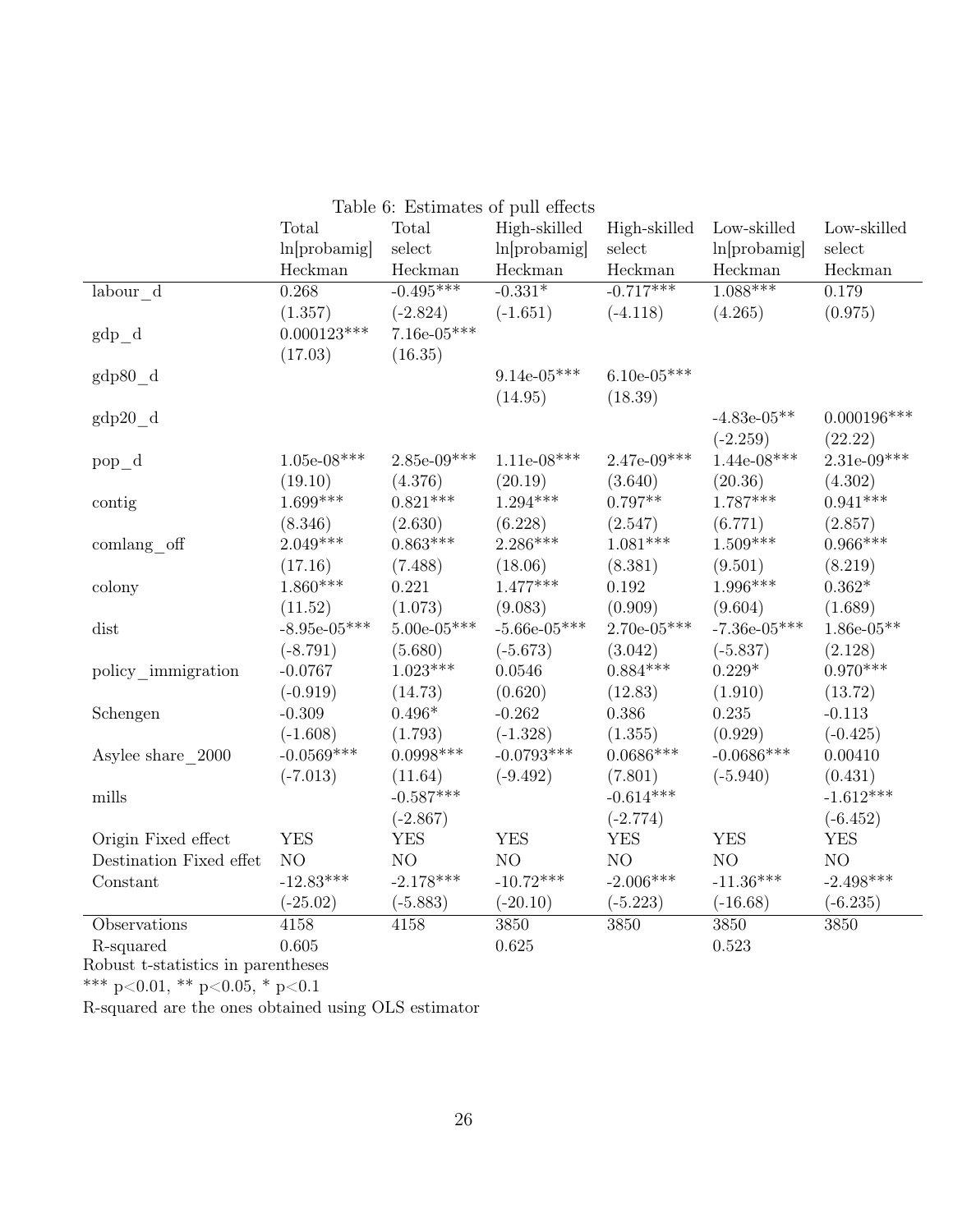effect on the decision of migration. If this differential is too high, it may push some workers to take the decision to move abroad. However, once they have decided to move, they may choose their location taking into account their capacity to be integrated in local labour markets, which may explain the negative sign in our estimation.

Another important result is that this employment protection differential effect is mainly explained by the influence of employment protection in destination countries. As we saw, employment protection level in source countries does not have a significant impact on the decision to migrate. However the influence of employment protection in destination countries is strong.

The main implication of these results is the link between *immigration policies* and *employ*ment protection. If the goal of immigration policies is to attract relatively more educated workers, employment protection should be compensated with more open immigration policies. This linkage can also be seen from another side. Migrants are often said to look for protective legislation and generous welfare systems. Here, employment protection tends to play as a repellent more than an attractive force. If this result should be confirmed by the study of the effects of other characteristics of the social system, the main result is that migrants tend to migrate where they can find a position on the labour market, not where legislative protections are higher.

### References

- <span id="page-26-0"></span>Arulampalam, W., A. L. Booth, and M. L. Bryan (2004): "Training and the new minimum wage," Economic Journal, 114(494), C87–C94. [6](#page-5-0)
- <span id="page-26-2"></span><span id="page-26-1"></span>BARRO, R., AND J. LEE (1996): "International Measures of Schooling Years and Schooling Quality," American Economic Review, 86(2), 407–443. [32](#page-31-1)
	- (2000): "International Data on Educational Attainment. Updates and Implications," NBER Working Paper, 7911. [32](#page-31-1)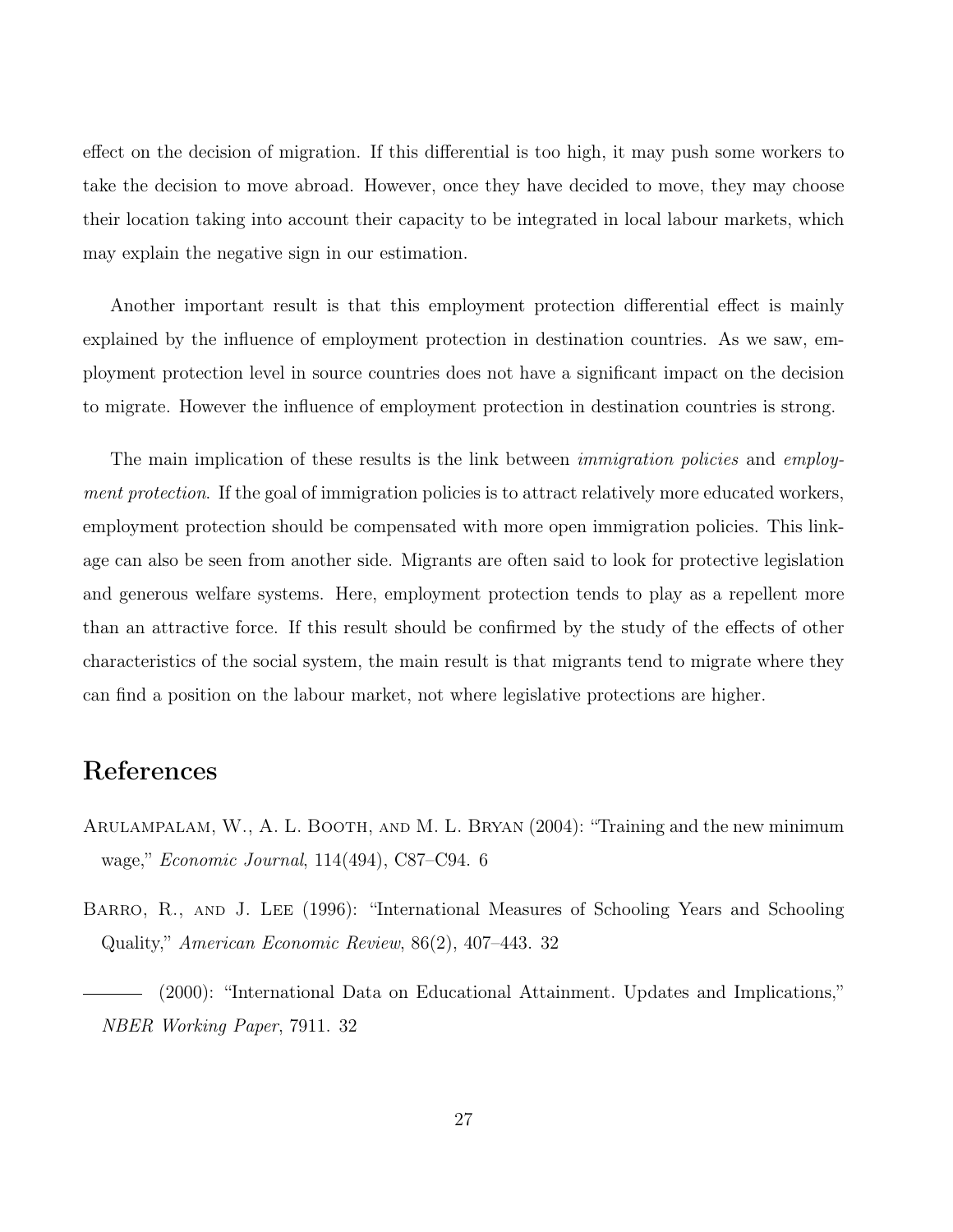- <span id="page-27-9"></span>BEINE, M., F. DOCQUIER, AND C. OZDEN (2009): "Diasporas," World Bank Policy Research, (4984). [14,](#page-13-0) [20,](#page-19-0) [22,](#page-21-0) [32](#page-31-1)
- <span id="page-27-7"></span>BELOT, M., J. BOONE, AND J. C. VAN OURS (2002): "Welfare Effects of Employment Protection," CEPR Discussion Papers 3396, C.E.P.R. Discussion Papers. [8](#page-7-1)
- <span id="page-27-10"></span>BENDEL, R., S. HIGGINS, J. TEBERG, AND D. PYKE (1989): "Comparison of skewness coefficient, coefficient of variation, and Gini coefficient as inequality measures within populations," Oecologia, pp. 394–400. [33](#page-32-1)
- <span id="page-27-6"></span>BENTOLILA, S., AND J. DOLADO (1994): "Spanish Labour Markets," *Economic Policy*, pp. 53–99. [8](#page-7-1)
- <span id="page-27-3"></span>BERTOLA, G. (1990): "Job security, employment and wages," *European Economic Review*, 34(4), 851–879. [6](#page-5-0)
- <span id="page-27-8"></span>BLANCHARD, O., AND P. PORTUGAL (2001): "What Hides Behind an Unemployment Rate: Comparing Portuguese and U.S. Labor Markets," American Economic Review, 91(1), 187– 207. [9](#page-8-1)
- <span id="page-27-4"></span>BLANCHFLOWER, D. G., A. J. OSWALD, AND M. D. GARRETT (1990): "Insider Power in Wage Determination," Economica, 57(226), 143–70. [6](#page-5-0)
- <span id="page-27-1"></span>BORJAS, G. (1983): "The substitutability of black, Hispanic and white labor," *Economic Inquiry*,  $21(1)$ , 9[3](#page-2-0)-106. 3
- <span id="page-27-5"></span>BORJAS, G. (1987): "Self Selection and the Earnings of Immigrants," American Economic Review, 77, 531–553. [7](#page-6-1)
- <span id="page-27-2"></span>BORJAS, G., R. FREEMAN, AND L. KATZ (1997): "How much do immigration and trade affect labor market outcomes," Brookings Papers on Economic Activity, 1, 1–67. [3](#page-2-0)
- <span id="page-27-0"></span>BORJAS, G. J. (1999): "The economic analysis of immigration," in Handbook of Labor Economics, ed. by O. Ashenfelter, and D. Card, vol. 3, chap. 28, pp. 1697–1760. Elsevier. [3,](#page-2-0) [4](#page-3-0)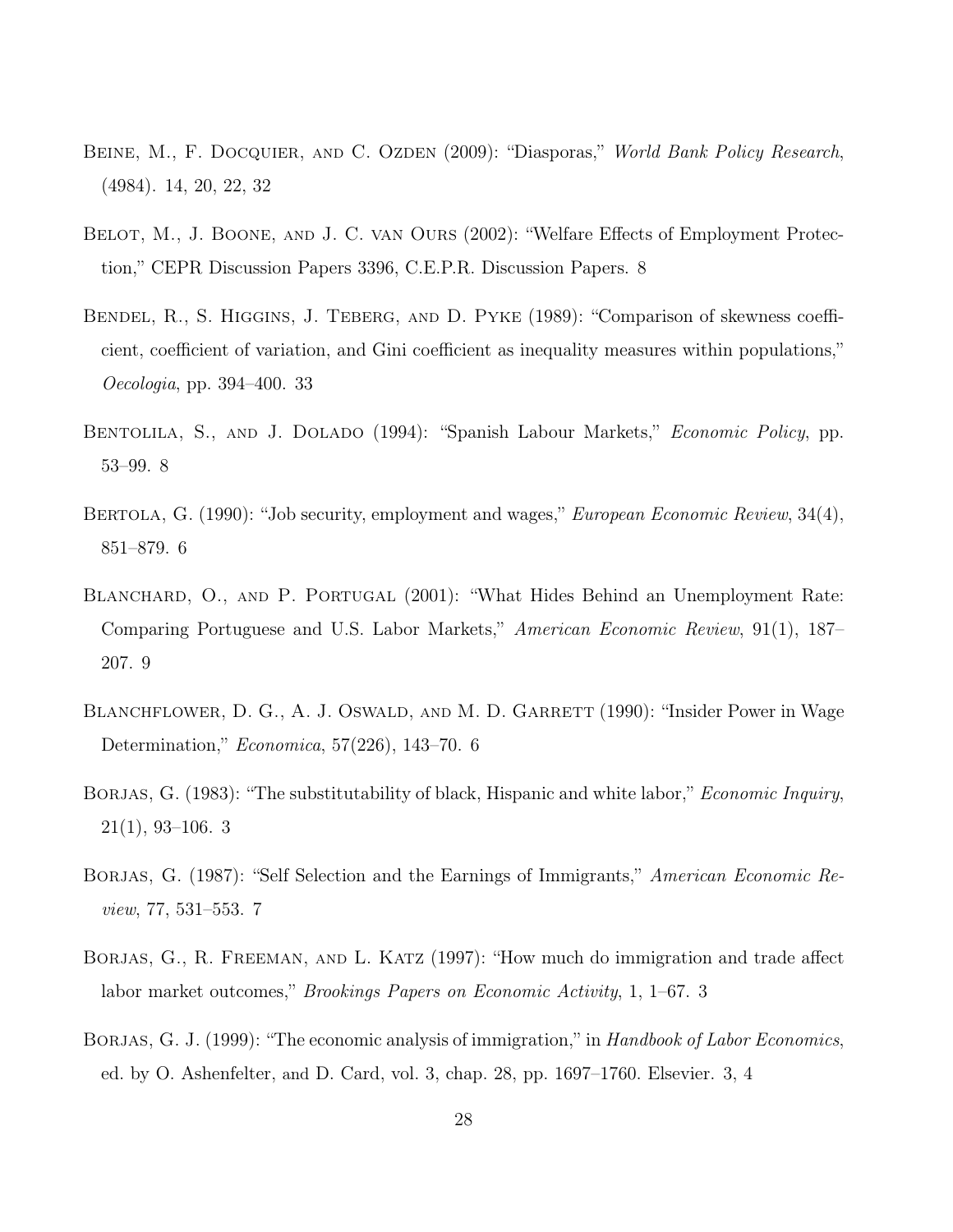- <span id="page-28-5"></span>BOTERO, J., S. DJANKOV, R. PORTA, F. C. LOPEZ-DE-SILANES, AND A. SHLEIFER (2004): "The Regulation of Labor," The Quarterly Journal of Economics, 119(4), 1339–1382. [4,](#page-3-0) [12,](#page-11-0) [32](#page-31-1)
- <span id="page-28-2"></span>Brueckner, J. K. (2000): "Welfare Reform and the Race to the Bottom: Theory and Evidence," Southern Economic Journal, 66(3), 505–525. [3](#page-2-0)
- <span id="page-28-1"></span>CARD, D. (1990): "The impact of the Mariel boatlift on the Miami labor market," *Industrial* and Labor Relations Review, 43(2), 245–257. [3](#page-2-0)
- <span id="page-28-10"></span>El Yaman, O., M. Kugler, and H. Rapoport (2007): "Migrations et investissements directs étrangers dans l'espace européen," Revue Economique, (58 2007/3), 725–733. [14](#page-13-0)
- <span id="page-28-8"></span>FELLA, G. (2004): "Efficiency Wage and Efficient Redundancy pay," *European Economic Review*, 44, 1473–1490. [8](#page-7-1)
- <span id="page-28-7"></span>GARIBALDI, P., AND G. L. VIOLANTE (2005): "The Employment Effects of Severance Payments with Wage Rigidities," *Economic Journal*, 115(50[6](#page-5-0)), 799–832. 6
- <span id="page-28-3"></span>Geis, W., S. Uebelmesser, and M. Werding (2008): "How do Migrants Choose their Destination Country? An Analysis of Institutional Determinants," Discussion paper. [3](#page-2-0)
- <span id="page-28-9"></span>GOMEZ-SALVADOR, R., J. MESSINA, AND G. VALLANTI (2004): "Gross job flows and institutions in Europe," Labour Economics, 11(4), 469–485. [9](#page-8-1)
- <span id="page-28-4"></span>Grogger, J., and G. H. Hanson (2008): "Income Maximization and the Selection and Sorting of International Migrants," NBER Working Papers 13821, National Bureau of Economic Research, Inc. [3,](#page-2-0) [5,](#page-4-1) [7,](#page-6-1) [9,](#page-8-1) [12,](#page-11-0) [22,](#page-21-0) [25,](#page-24-0) [33](#page-32-1)
- <span id="page-28-0"></span>GROSSMAN, J. (1982): "The substitutability of natives and immigrants in production," Review of Economics and Statistics, 54(4), 596–603. [3](#page-2-0)
- <span id="page-28-6"></span>GUELL, M. (2000): "Employment Protection and Unemployment in an Efficiency Wage Model," Working Papers 811, Princeton University, Department of Economics, Industrial Relations Section. [6](#page-5-0)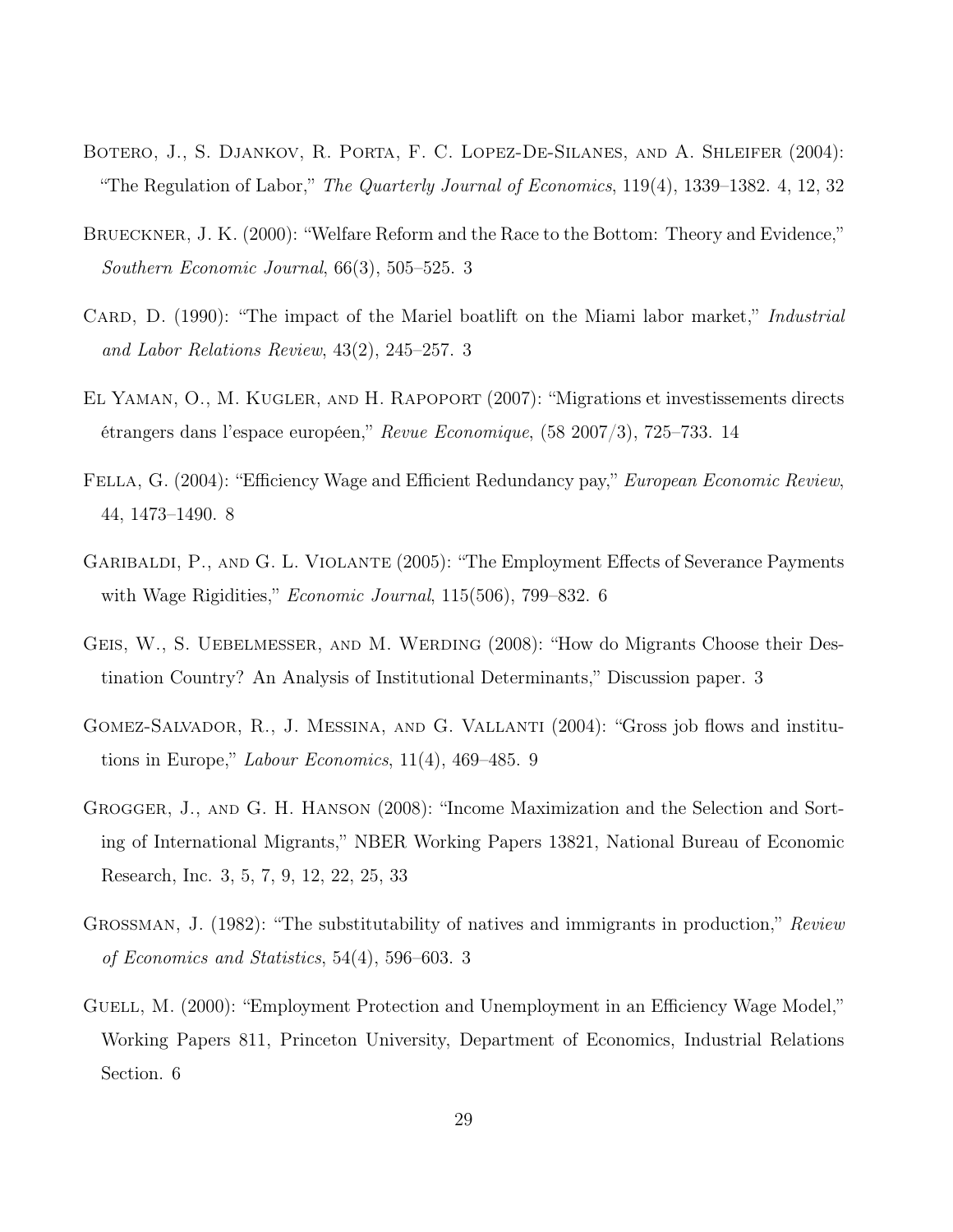- <span id="page-29-7"></span>HARRIS, J., AND M. TODARO (1970): "Migration, Unemployment and Development: A Twosector Analysis," American Economic Review, 60(1), 126–142. [8](#page-7-1)
- <span id="page-29-0"></span>HATTON, T. J., AND J. WILLIAMSON (2002): "What Fundamentals Drive World Migration ?," NBER, (9159). [2](#page-1-0)
- <span id="page-29-10"></span>HATTON, T. J., AND J. G. WILLIAMSON (2008): "The Impact of Immigration: Comparing Two Global Eras," World Development, 36(3), 345–361. [22](#page-21-0)
- <span id="page-29-1"></span>Hicks, J. (1932): The theory of wages. Macmillan, New York. [4](#page-3-0)
- <span id="page-29-4"></span>HOLMLUND, B., AND J. ZETTERBERG (1991): "Insider effects in wage determination : Evidence from five countries," European Economic Review, 35(5), 1009–1034. [6](#page-5-0)
- <span id="page-29-11"></span>JOHNSON, N., AND S. KOTZ (1970): *Continuous Univariate Distributions*. New York: John Wiley and Sons. [33](#page-32-1)
- <span id="page-29-2"></span>LAZEAR, E. P. (1990): "Job Security Provisions and Employment," The Quarterly Journal of Economics, 105(3), 699–726. [5,](#page-4-1) [6,](#page-5-0) [8](#page-7-1)
- <span id="page-29-5"></span>LEONARDI, M., AND G. PICA (2007): "Employment Protection Legislation and Wages," IZA Discussion Papers 2680, Institute for the Study of Labor (IZA). [6,](#page-5-0) [7](#page-6-1)
- <span id="page-29-3"></span>LINDBECK, A., AND D. J. SNOWER (2001): "Insiders versus Outsiders," *Journal of Economic* Perspectives, 15(1), 165–188. [6](#page-5-0)
- <span id="page-29-9"></span>LINDERS, G.-J. M., AND H. L. DE GROOT (2006): "Estimation of the Gravity Equation in the Presence of Zero Flows," Tinbergen Institute Discussion Papers 06-072/3, Tinbergen Institute. [14](#page-13-0)
- <span id="page-29-8"></span>MARFOUK, A., AND F. DOCQUIER (2004): "Measuring the international mobility of skilled workers (1990-2000)," World Bank Policy Research, 3382. [12,](#page-11-0) [32](#page-31-1)
- <span id="page-29-6"></span>Mayda, A. M. (2008): "International migration: A panel data analysis of the determinants of bilateral flows," *Journal of Population Economics*, forthcoming. [7](#page-6-1)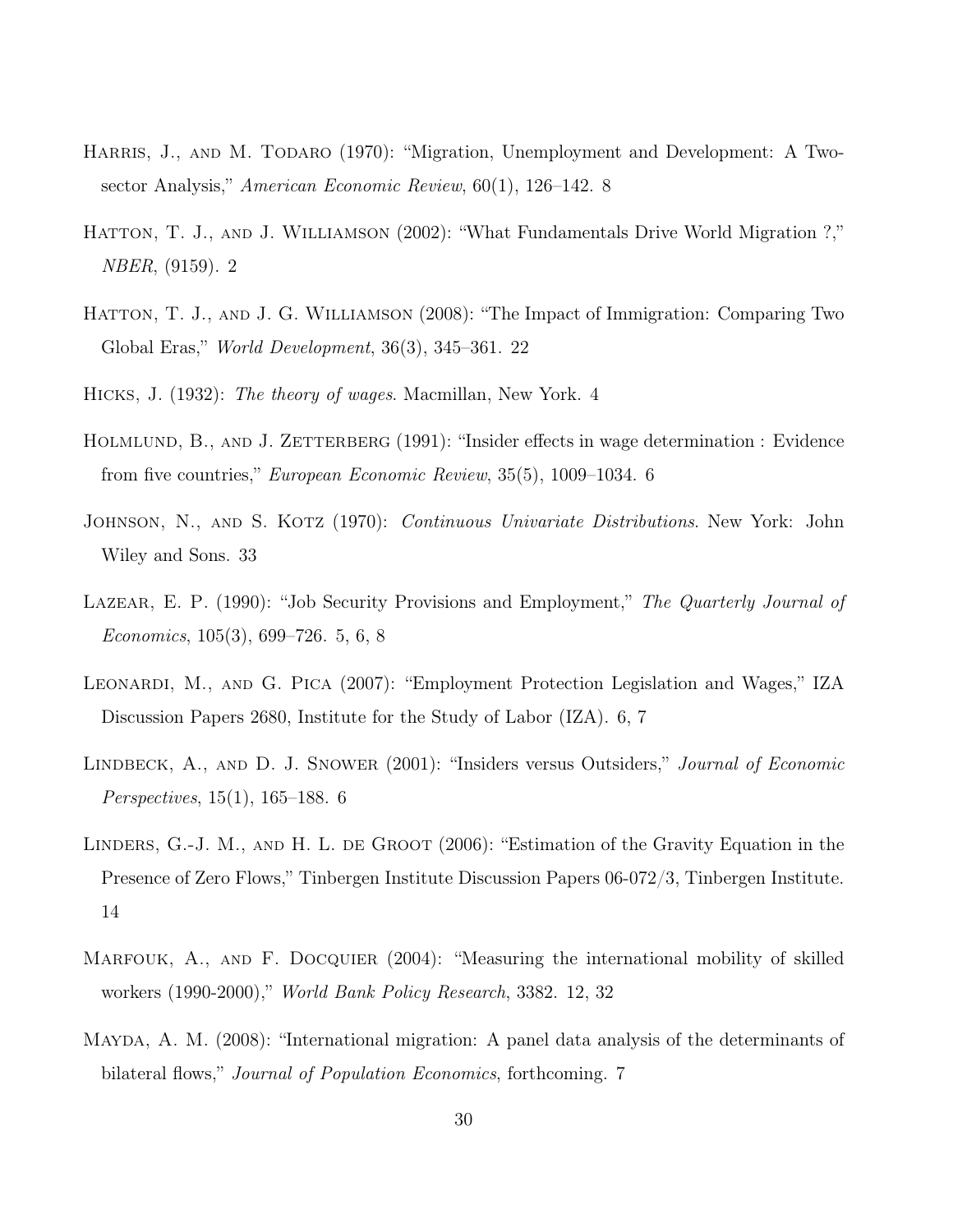<span id="page-30-7"></span>MAYER, T., AND S. SIGNAGO (2006): "Note on cepii's distances measures," mimeo. [13](#page-12-2)

- <span id="page-30-6"></span>MCFADDEN, D. (1974): "The Measurement of Urban Travel Demand," *Journal of Public Eco*nomics, 3, 303–328. [9](#page-8-1)
- <span id="page-30-4"></span>NICKELL, S., AND R. LAYARD (1999): "Labor market institutions and economic performance," in Handbook of Labor Economics, ed. by O. Ashenfelter, and D. Card, vol. 3 of Handbook of Labor Economics, chap. 46, pp. 3029–3084. Elsevier. [6](#page-5-0)
- <span id="page-30-3"></span>OECD (1999): Employment protection and labor market performance. Paris, Employment Outlook. [4](#page-3-0)
- <span id="page-30-2"></span>PISSARIDES, C. A. (2001): "Employment protection," Labour Economics, 8(2), 131–159. [4,](#page-3-0) [6](#page-5-0)
- <span id="page-30-1"></span>RAZIN, A., E. SADKA, AND B. SUWANKIRI (2009): "Migration and the welfare state: political economy policy formation," mimeo. [3](#page-2-0)
- <span id="page-30-0"></span>SCHOENI, R. (1997): "The effect of immigrants on the employment and wages of native workers: evidence from the 1970s and 1980s," RAND Santa Monica. [3](#page-2-0)

<span id="page-30-9"></span>UNITED NATIONS (2002): "International Migration Report," Discussion paper. [22,](#page-21-0) [25,](#page-24-0) [32](#page-31-1)

- <span id="page-30-5"></span>van der Wiel, K. M. (2008): "Better Protected, Better Paid: Evidence on How Employment Protection Affects Wages," IZA Discussion Papers 3352, Institute for the Study of Labor (IZA). [6,](#page-5-0) [7](#page-6-1)
- <span id="page-30-8"></span>WOOLDRIDGE, J. (2002): *Econometric Analysis of Cross-Section and Panel Data*. MIT Press, Cambridge. [14,](#page-13-0) [19](#page-18-0)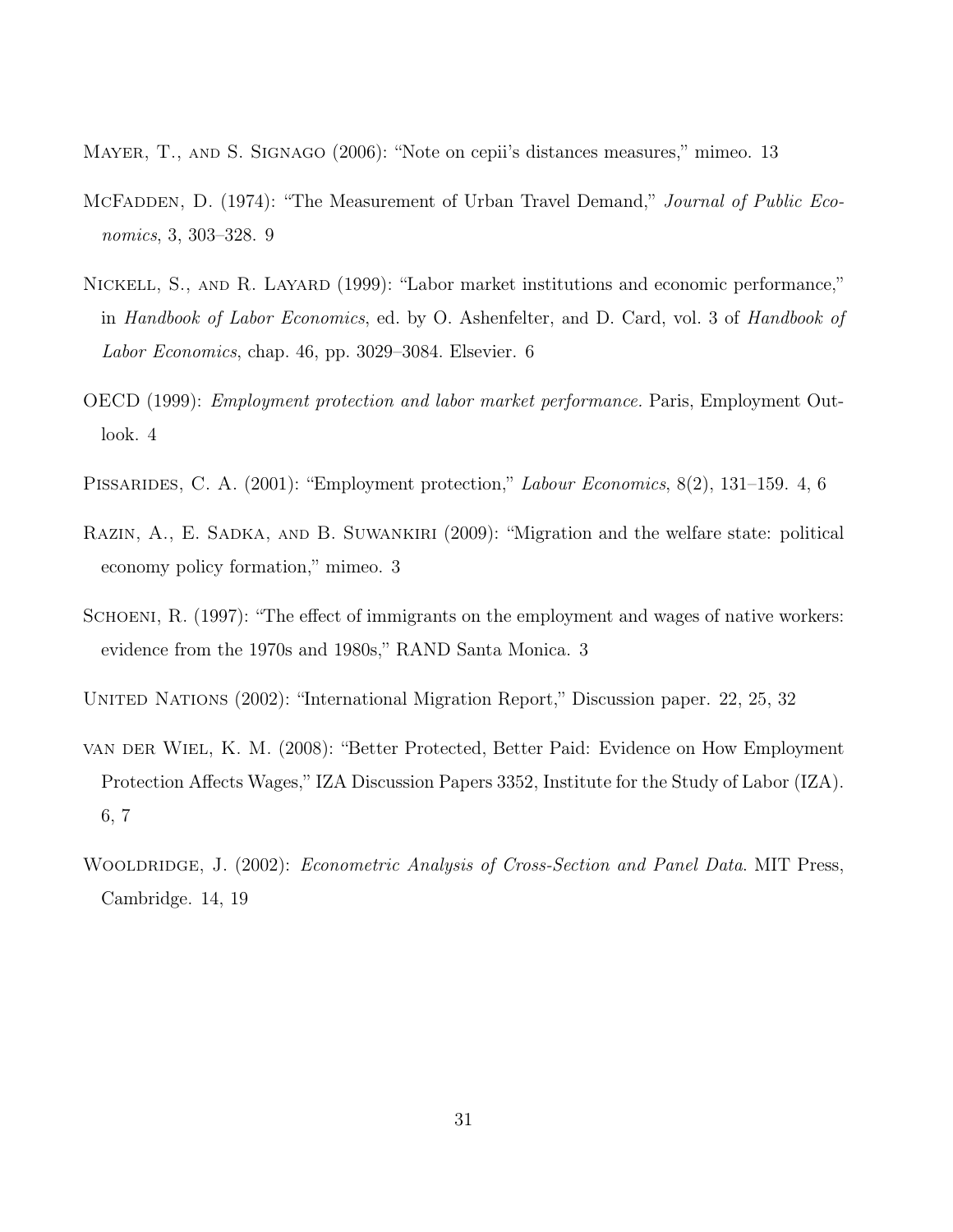# Appendix

# <span id="page-31-1"></span><span id="page-31-0"></span>A Source and description of the variables

| Variable           | Description                                                | Source                                                        |
|--------------------|------------------------------------------------------------|---------------------------------------------------------------|
| lnprobamig         | Migration probability (in log)                             | Marfouk and Docquier (2004)                                   |
| lnprobamighigh     | High-skilled workers migration probability (in log)        | Marfouk and Docquier (2004)                                   |
| lnprobamiglow      | Low-skilled workers migration probability (in log)         | Marfouk and Docquier (2004)                                   |
| labour             | Measures the protection of labour and employment laws      | Botero, Djankov, Porta, Lopez-De-Silanes, and Shleifer (2004) |
|                    | as the average of: (1) Alternative employment contracts;   |                                                               |
|                    | (2) Cost of increasing hours worked;                       |                                                               |
|                    | (3) Cost of firing workers; and (4) Dismissal procedures.  |                                                               |
| gdp                | GDP per-capita (in logarithm) in PPP                       | World Development Indicators 2006                             |
| gini               | GINI                                                       | WIDER                                                         |
| gdp20              | Wage for low-skilled                                       | Authors computations                                          |
| gdp80              | wage for high skilled                                      | Authors computations                                          |
| pop                | Population                                                 | World Development Indicators 2006                             |
| $pop15-24o$        | Percentage of 15-24 years old                              | World Population Prospect 2008 revision                       |
| education          | Percentage of "secondary school attained" in the total pop | Barro and Lee (1996, 2000)                                    |
| polity             | Agregate index of democracy                                | Polity IV project                                             |
| contiguity         | dummy equal to 1 if common border                          | <b>CEPII</b>                                                  |
| common language    | dummy equal to 1 if same language                          | <b>CEPII</b>                                                  |
| colony             | dummy equal to 1 if former colonial link                   | <b>CEPII</b>                                                  |
| dist               | simple distance (most populated cities, in km)             | <b>CEPII</b>                                                  |
| immigration policy | 1 if the goal of the gouvernment is to lower migration     | United Nations (2002)                                         |
|                    | 0 if the goal is to maintain or no intervention            |                                                               |
| Schengen           | 1 if Shengen agreement                                     | European Commmission                                          |
| Asylee share       | Share of refugees in the total number of migrants          | Beine, Docquier, and Ozden (2009)                             |
|                    |                                                            |                                                               |